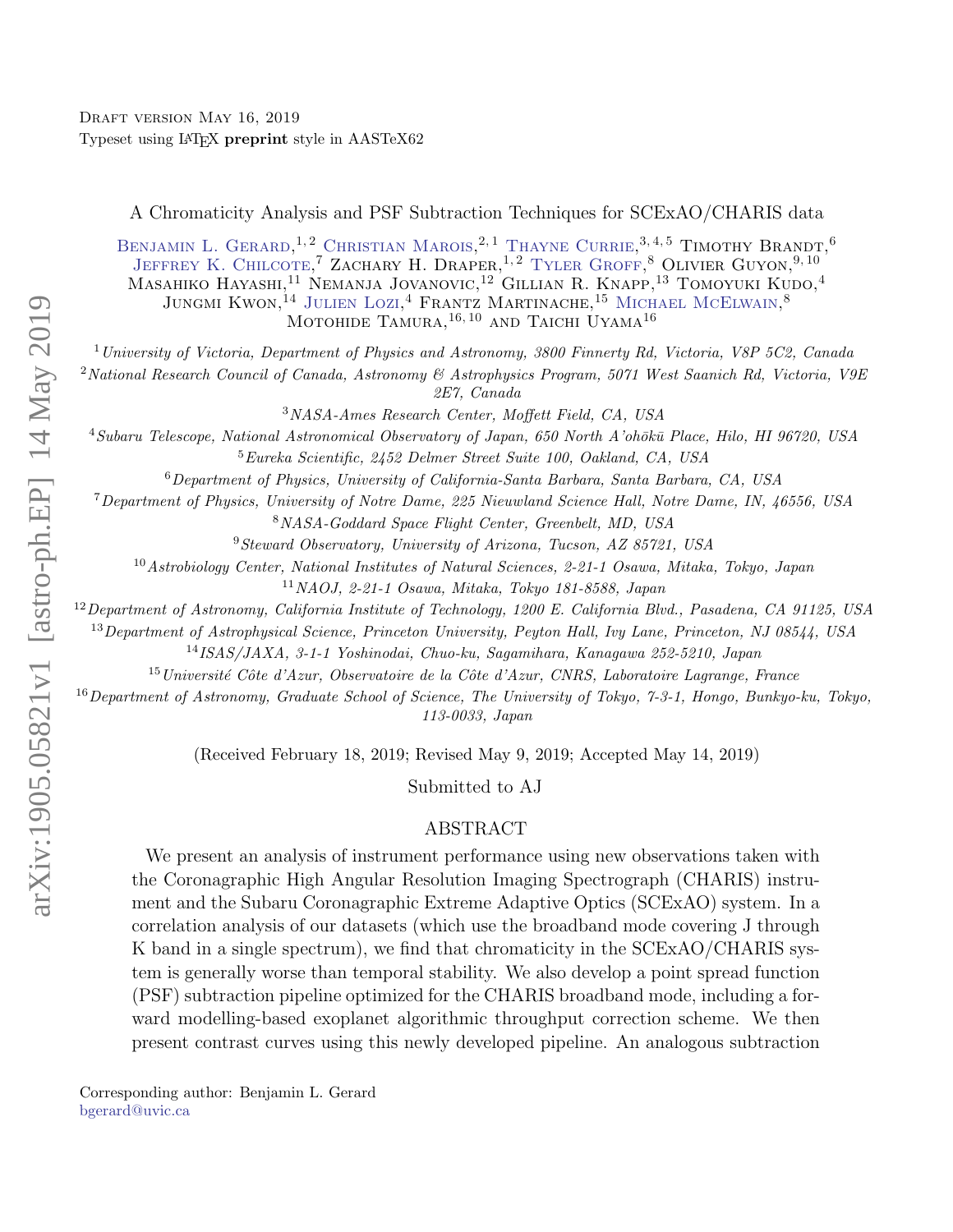## 2 GERARD, B. L. ET AL.

of the same datasets using only the H band slices yields the same final contrasts as the full JHK sequences; this result is consistent with our chromaticity analysis, illustrating that PSF subtraction using spectral differential imaging (SDI) in this broadband mode is generally not more effective than SDI in the individual J, H, or K bands. In the future, the data processing framework and analysis developed in this paper will be important to consider for additional SCExAO/CHARIS broadband observations and other ExAO instruments which plan to implement a similar integral field spectrograph broadband mode.

Keywords: planets and satellites: general, techniques: image processing, techniques: high angular resolution

#### 1. INTRODUCTION

<span id="page-1-0"></span>Ground-based exoplanet imaging is currently uniquely poised to understand how giant planets form and evolve over time. Distinct from other exoplanet detection methods, exoplanet imaging is currently sensitive to wide separations (greater than about 10 AU), young ages (less than about 1 Gyr), and high masses (greater than about one Jupiter mass; e.g., [Nielsen et al.](#page-19-0) [2019\)](#page-19-0). However, the push to closer separations, older ages, and lower masses is constantly improving with new instrumentation and processing algorithms.

Post-processing of high contrast imaging data is currently a crucial component of reaching the necessary contrasts in order to detect new exoplanets by subtracting the correlated speckle noise around their host star. There are three main point spread function (PSF) subtraction observing strategies used to improve the exoplanet signal to noise ratio  $(S/N)$ : spectral differential imaging (SDI; [Rosenthal et al.](#page-19-1) [1996;](#page-19-1) [Racine et al.](#page-19-2) [1999;](#page-19-2) [Marois et al.](#page-19-3) [2000;](#page-19-3) [Sparks & Ford](#page-19-4) [2002\)](#page-19-4), angular differential imaging (ADI; [Marois et al.](#page-19-5) [2006a\)](#page-19-5), and the commonly used reference differential imaging RDI algorithm. Although these strategies are often combined with more advanced least-squares subtraction algorithms (e.g., Lafrenière et al. [2007;](#page-19-6) [Soummer et al.](#page-19-7) [2012\)](#page-19-7), all three methods remain fundamentally limited by PSF chromaticity (SDI and RDI) and/or temporal stability (ADI and RDI). Thus, understanding and mitigating the level of chromatic and temporal decorrelation in high contrast imaging datasets is a crucial step towards improving contrast to detect fainter and/or lower mass exoplanets.

Although significant efforts have been made to understand the relative impact of temporal stability vs. chromaticity from a numerical perspective (e.g. [Marois et al.](#page-19-8) [2008;](#page-19-8) [Vigan et al.](#page-19-9) [2010\)](#page-19-9), a similar comprehensive on-sky analysis with second generation high contrast imaging instruments that are equipped with an integral field spectrograph (IFS) has not yet been completed. [Hinkley et al.](#page-18-0) [\(2007\)](#page-18-0), and [Milli et al.](#page-19-10) [\(2016\)](#page-19-10) have carried out temporal analyses on the quasi-static speckle lifetime, but with no corresponding chromaticity analysis. Following from the work of [Marois et al.](#page-19-11) [\(2010\)](#page-19-11), temporal correlation analyses have informed some new ADI+SDI PSF subtraction pipelines to select reference images ranked by correlation (e.g. [Currie et al.](#page-18-1) [2012;](#page-18-1) [Wang et al.](#page-19-12) [2015\)](#page-19-12). [\(Marois et al.](#page-19-13) [2014\)](#page-19-13) presented an analyses of time- vs. wavelength-dependent correlation in individual target images. In this paper we will extend this analysis to multiple target images; later we will show that such correlation can vary significantly depending on observing conditions and on location in the coronagraphic image.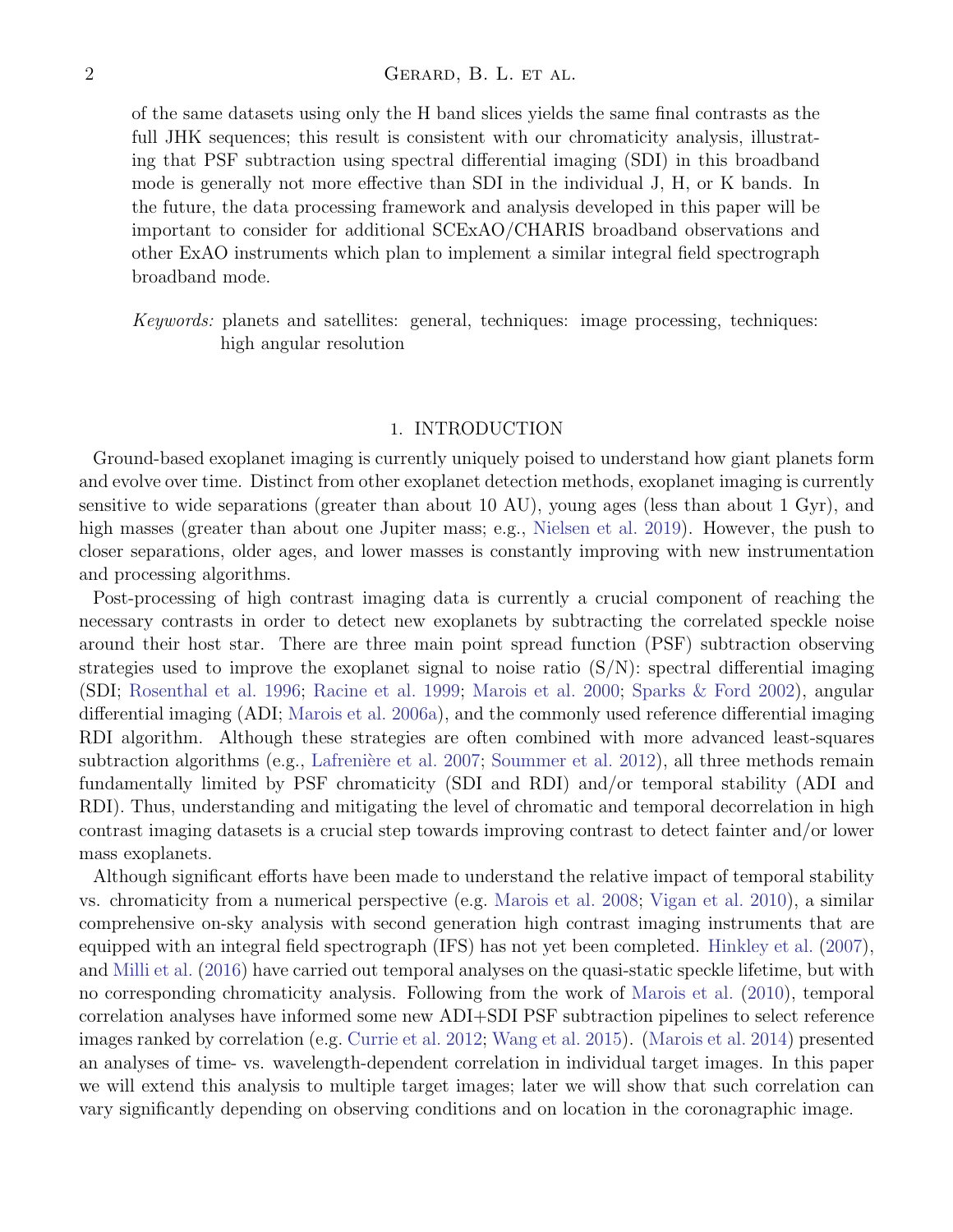The main focus of this paper is thus to present a detailed analysis of chromaticity and temporal stability using our observations from the Subaru adaptive optics system (AO188; [Minowa et al.](#page-19-14) [2010\)](#page-19-14), Subaru Coronagraphic Extreme Adaptive Optics (SCExAO; [Jovanovic et al.](#page-18-2) [2015b\)](#page-18-2), and Coronagraphic High Angular Resolution Imaging Spectrograph (CHARIS; [Groff et al.](#page-18-3) [2016,](#page-18-3) [2017\)](#page-18-4). We also present new modifications to the ADI+SDI-based template locally optimized combination of images (TLOCI; [Marois et al.](#page-19-13) [2014\)](#page-19-13) PSF subtraction pipeline for these datasets. Our SCExAO/CHARIS datasets use a Lyot coronagraph in the broadband JHK mode, covering the full 1.15 - 2.39  $\mu$ m range at R∼18 [\(Groff et al.](#page-18-3) [2016\)](#page-18-3); this new low resolution broadband mode, currently unique to CHARIS amongst current high contrast imaging instruments, is thought to provide a potential gain in achievable contrast through SDI PSF subtraction for an achromatic system [\(Marois et al.](#page-19-8) [2008,](#page-19-8) [2014\)](#page-19-13), and so our performance analysis and PSF subtractions methods will focus on impacts of using this broadband mode.

The structure of this paper is as follows: in  $\S$ [2](#page-2-0) we present details of our target observations, in  $\S$ [3](#page-3-0) we present the architecture of our PSF subtraction pipeline (§[3.2\)](#page-3-1) and then use the same reference image selection and correlation calculation procedures to carry out a detailed chromaticity analysis (§[3.3\)](#page-8-0), in §[4](#page-12-0) we present final contrast curves and discuss instrument performance implications for the future, and we conclude in §[5.](#page-15-0) Additional correlation analysis is presented in appendix [A.](#page-16-0)

#### 2. OBSERVATIONS

<span id="page-2-0"></span>We observed a handful of young, nearby two temperature-component debris disks, the extrasolar analogues of the Asteroid and Kuiper belts in our Solar System [\(Wyatt](#page-19-15) [2008\)](#page-19-15). We identified targets in [Kennedy & Wyatt](#page-19-16) [\(2014\)](#page-19-16) that had not yet been observed by the Gemini Planet Imager (GPI; [Mac](#page-19-17)[intosh et al.](#page-19-17) [2014\)](#page-19-17) or Spectro-Polarimetric High-contrast Exoplanet REsearch instrument (SPHERE; [Beuzit et al.](#page-18-5) [2008\)](#page-18-5) and/or are inaccessible to either for being too far north. We also observed two additional targets in 2018A through ancillary time [\(Hodapp](#page-18-6) [2018\)](#page-18-6). Our observed targets are listed in Table [1,](#page-2-1) including dates of observations, exposure times, and field of view (FOV) rotation.

| UT date  | name   | $m_V$  | $t_{\rm exp}$ | $n_{\text{frames}}$ | $\Delta_{\text{PA}}$ |
|----------|--------|--------|---------------|---------------------|----------------------|
| (d/m/yy) | HD)    |        | $(\rm s)$     |                     | $(\deg)$             |
| 9/4/17   | 70313  | 5.51   | 15            | 107                 | 25                   |
| 9/4/17   | 98673  | 6.43   | 31            | 91                  | 22                   |
| 9/4/17   | 109085 | 4.3    | 13            | 93                  | 18                   |
| 9/4/17   | 125162 | 4.18   | 20            | 93                  | 21                   |
| 9/4/17   | 141378 | 5.53   | 31            | 70                  | 21                   |
| 7/1/18   | 23267  | 6.88   | 60            | 50                  | 32                   |
| 8/1/18   | (1, 9) | (1, 7) | (1, 9)        | 40                  | 24                   |
| 8/1/18   | 38206  | 5.73   | 31            | 118                 | 27                   |

<span id="page-2-1"></span>Table 1. Table of our target observing parameters.

Observations were made in the standard pupil tracking mode for ADI. The coronagraphic setup in this broadband mode utilized the standard Lyot coronagraph, applying the 217 mas diameter focal plane mask (FPM), for which the inner working angle (IWA; separation at which an off-axis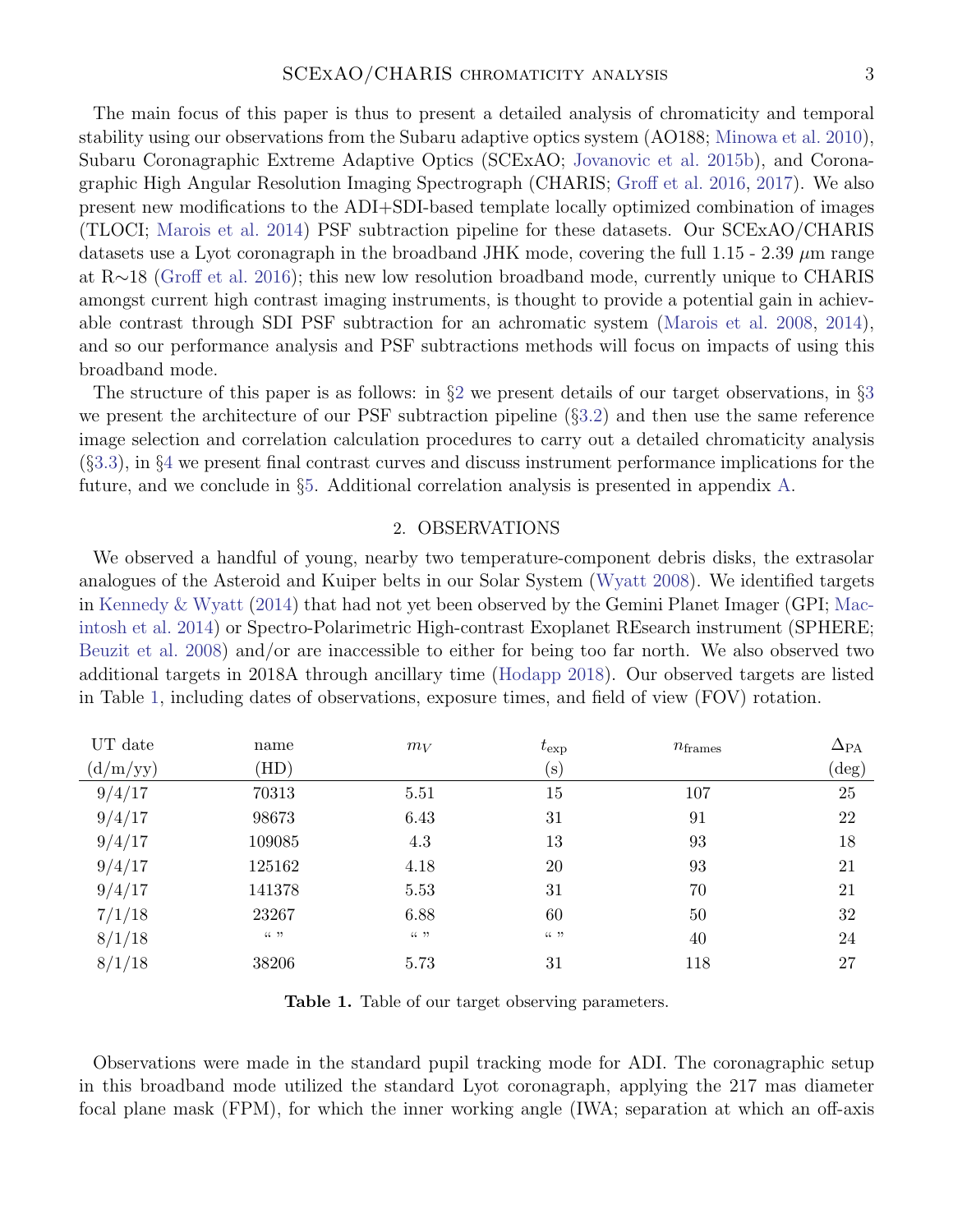companion would have 50% optical throughput relative to the center of the star) is 113 mas; at the time, no other coronagraph options offered sufficient performance over the full broadband mode of CHARIS. The deformable mirror waffle spots [\(Marois et al.](#page-19-18) [2006b;](#page-19-18) [Sivaramakrishnan & Oppenheimer](#page-19-19) [2006;](#page-19-19) [Jovanovic et al.](#page-18-7) [2015a\)](#page-18-7), or "satellite spots," are applied with a non-standard amplitude for the April 2017 data, and so instead an on-sky non-coronagraphic data sequence (using an ND filter but with the same Lyot stop) is taken to measure the star-to-spot ratio directly (see §[3.1\)](#page-3-2). The January 2018 data uses the standard 50 nm amplitude spots and corresponding pre-computed star-to-spot ratio as in [Currie et al.](#page-18-8) [\(2018a\)](#page-18-8).

## 3. DATA ANALYSIS

#### 3.1. Data Cube Extraction and Setup

<span id="page-3-2"></span><span id="page-3-0"></span>We used the CHARIS data reduction pipeline (DRP; [Brandt et al.](#page-18-9) [2017\)](#page-18-9) to generate data cubes from recorded IFS detector images, which uses a least-squares method to extract the flux in each slice of the data cube [\(Draper et al.](#page-18-10) [2014\)](#page-18-10). A background subtraction, flat field correction, and bad pixel mask are also applied in the extraction process as described in [Brandt et al.](#page-18-9) [\(2017\)](#page-18-9). All images are then prepared for subsequent PSF subtraction (§[3.2\)](#page-3-1) and correlation analysis (§[3.3\)](#page-8-0). The satellite spots are used for image registration, magnification with wavelength to align speckles, fluxnormalization to remove the wavelength dependence of the broadband transmission filter and stellar spectrum, and contrast calibration. We chose to magnify the images with wavelength centered around slice 16 of 22 ( $\lambda_0 = 2.0 \mu$ m). Slice 16 was chosen instead of slice 11 ( $\lambda = 1.7 \mu$ m; in the middle of the bandpass) because of wavelength-dependent sampling issues. The CHARIS PSF in J and H band is slightly under-sampled, and we found that cubic spline interpolation, used to rotate and magnify the images for our ADI+SDI PSF subtraction algorithm (§[3.2\)](#page-3-1), provided a more accurate centroiding precision from numerical interpolation in K band. The four satellite spots all lie at 15.91  $\lambda_0/D$ separation, and so measured satellite spot positions in the registered, magnified images are used to calculate a plate scale for contrast curve measurements  $(\S 4)$  $(\S 4)$ . We were not able to use any on-sky astrometric data to validate these derived plate scale values. Images are then high-pass-filtered using a 4.1 × 4.1  $\lambda_0/D$  median boxcar filter to attenuate the smooth AO halo while retaining a close-to-unity algorithmic throughput of  $\lambda/D$ -scale static speckles and any possible planet(s). The  $\lambda^2$  dependence of the satellite spot intensity is also removed during the flux normalization procedure. The satellite spots are omitted from reference image selection in §[3.2](#page-3-1) and correlation calculations for analysis in §[3.3.](#page-8-0) Finally, all registered, magnified, flux-normalized, high-pass-filtered images are converted into "raw" contrast units (i.e., the pixel value-to-star ratio throughout the whole image) using measured and pre-calibrated star-to-satellite spot ratios, whose data acquisition is described at the end of §[2.](#page-2-0) The same registration, magnification, flux normalization, and high-pass filtering procedure is applied to the custom April 2017 star-to-spot calibration data before computing the ratios.

## 3.2. PSF Subtraction

<span id="page-3-1"></span>Our ADI+SDI PSF subtraction algorithms build on the least-squares-based locally optimized com-bination of images (LOCI; Lafrenière et al. [2007\)](#page-19-6) algorithm, further developed by [Marois et al.](#page-19-11) [\(2010\)](#page-19-11) and [Marois et al.](#page-19-13) [\(2014\)](#page-19-13) as Template LOCI (TLOCI). A conceptual illustration of the procedure used in our TLOCI pipeline to subtract a single region of a single target image is shown in Fig. [1.](#page-4-0)

In addition to the process of generating least-squares coefficients to subtract a region of the target image, Fig. [1](#page-4-0) also illustrates the principle of forward modelling (FM), where the same coefficients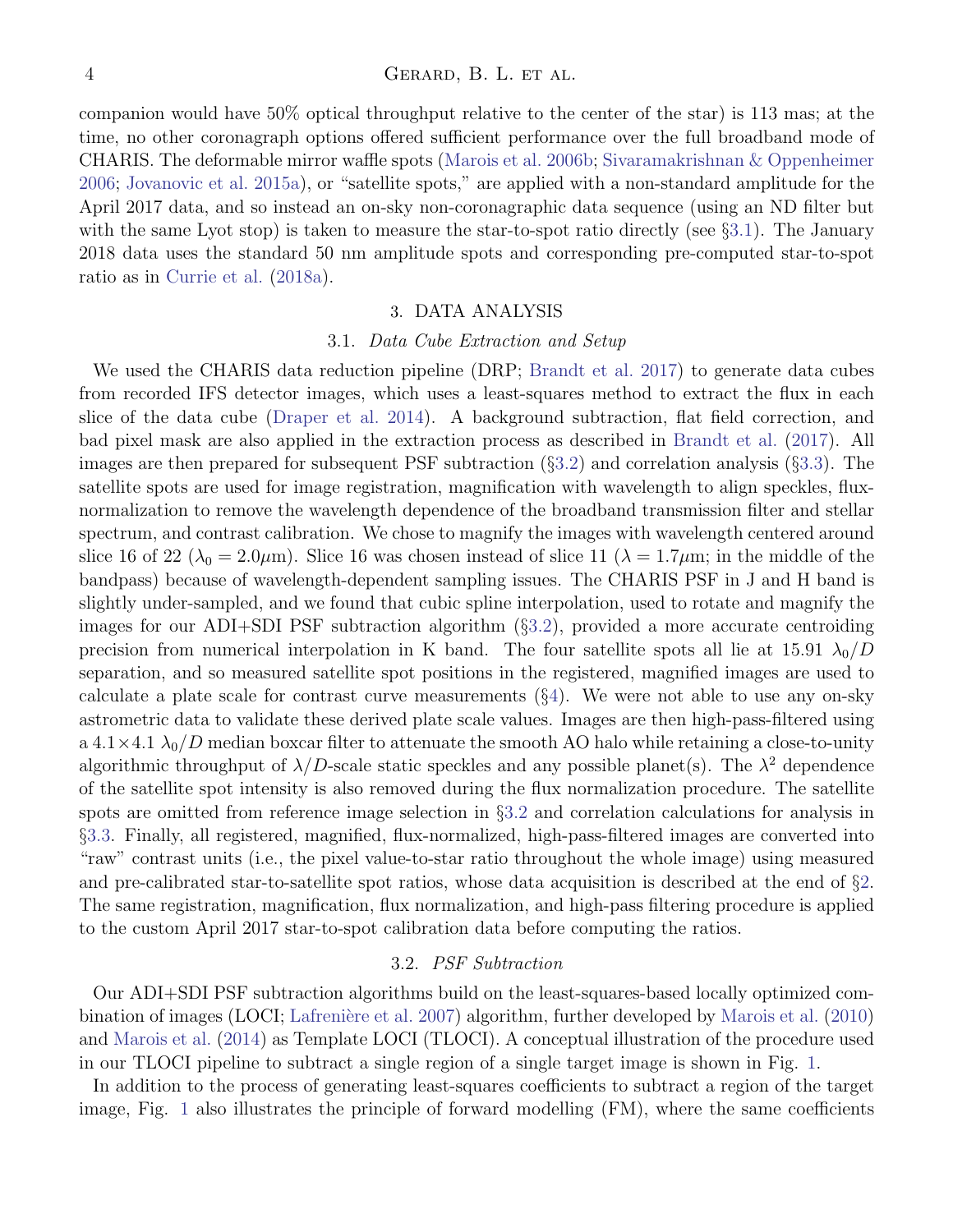

<span id="page-4-0"></span>Figure 1. A block diagram illustrating the process of least-squares-based PSF subtraction and forward modelling. The junctions combine the two boxes (connected to a "+" or "-") and output to a third box. The junctions with a "-" sign indicate that the output box is the difference between the two images represented by input boxes. All other boxes, where the two junctions are "+" signs, represent a more abstract process of combining two input concepts (i.e., an image, a vector of images, a vector of coefficients, and/or a selection criterion) to produce an output concept. The inputs, on the lower left of the diagram, include a model of both the exoplanet target image and all other reference images in the sequence, both in time and wavelength, including the assumed spectrum of the planet. These models are then used to define a selection criterion, which is combined with correlation of each reference image in the sequence to the target image in order to select the best reference images to use in subtracting the target image. After a few intermediate steps involving the calculation of least squares coefficients, the outputs are illustrated on the right side of the diagram, including a subtracted image along with a noiseless forward model of the planet signal in the subtracted image.

are also used to model the algorithmic exoplanet throughput during the subtraction. As shown, a selection criterion, or aggressiveness, specifies that reference images be selected beyond a radial and/or azimuthal gap in wavelength and/or time, respectively, from the target image in order to minimize algorithmic exoplanet throughput losses. The highest aggressiveness of 1 (using dimensionless units calculated from relative aperture photometry between the target and reference image models) would allow using any reference image in the full target sequence, including the target image. In contrast, the lowest aggressiveness of 0 would not allow any reference images in the target sequence to be selected. Aggressiveness is also illustrated in Fig. [2.](#page-5-0) In this figure, a range of times and wavelengths around the target image are not selectable because, if used, a planet present in the target image would be partially subtracted by the same planet in the reference images. This un-selectable region of Fig. [2,](#page-5-0) illustrated by a white color, would be either larger or smaller for a lower or higher value of user-defined aggressiveness, respectively. The size of this un-selectable region also depends on the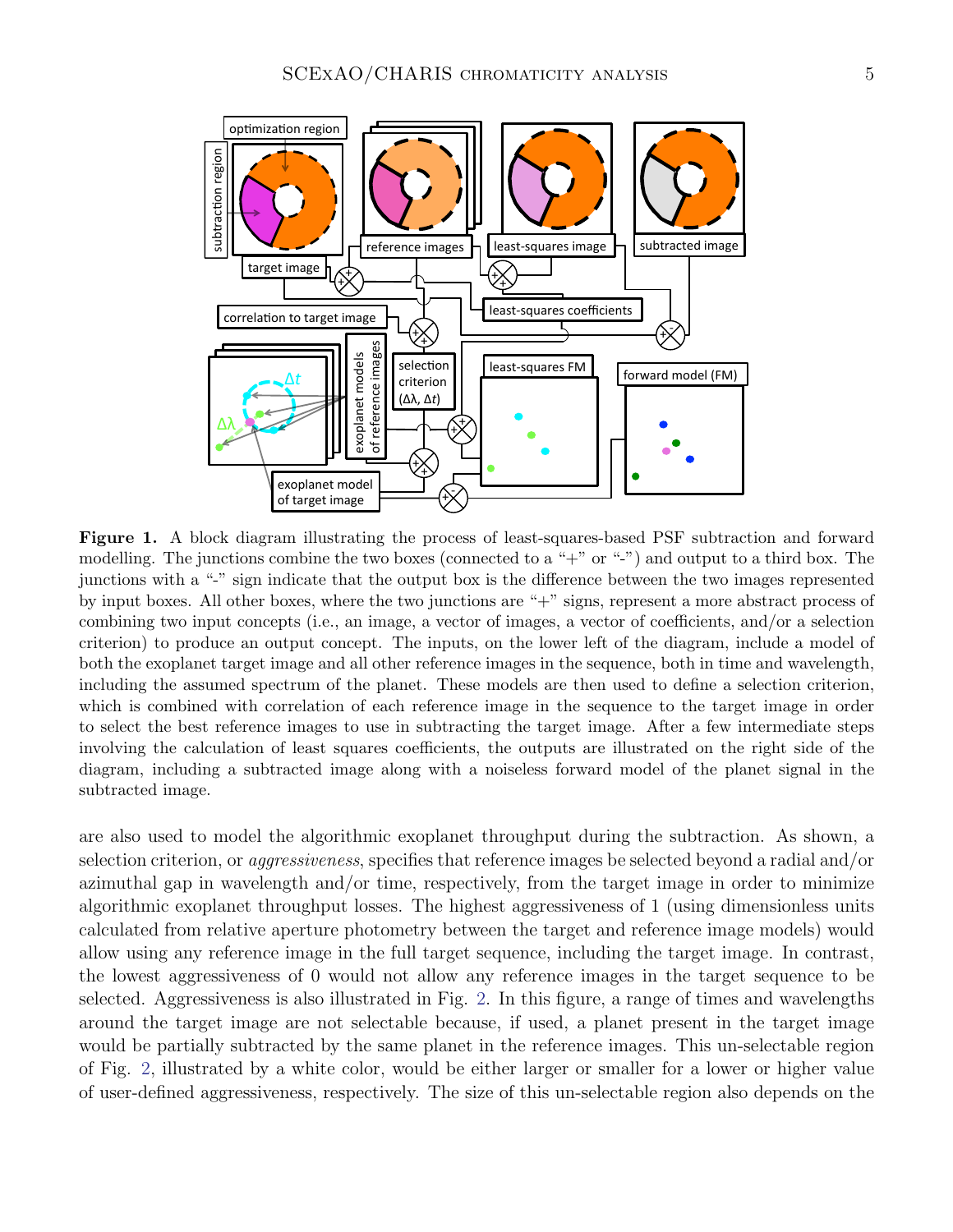

<span id="page-5-0"></span>Figure 2. Correlation of selectable reference images to a single target image. The target image is illustrated with a correlation of 1 in the center of the white region. Various correlation trends illustrate the stability of the sequence in time and wavelength. Darker vertical lines illustrate wavelength-dependent effects, including the atmospheric water bands at wavelength slices 5 and 14, a degradation of performance towards the red edge of K band, while darker horizontal lines illustrate time-dependent effects from variable AO and/or quasi-static stability.

separation in the image, assumed exoplanet spectrum, wavelength, and parallactic angle relative to the target image. The target image is highlighted in the center of this region with a correlation of one. Then, reference images are chosen from the remaining sample based on correlation, also illustrated in Fig. [2.](#page-5-0) Generally, the most correlated reference images are near the target image time or wavelength, although this depends on the temporal stability and chromaticity of the sequence. A more correlated set of reference images (i.e., those with a more similar speckle pattern to the target image) provides a better basis for the least-squares algorithm and will yield a deeper final contrast without changing any other free parameters [\(Marois et al.](#page-19-13) [2014\)](#page-19-13). We will examine the chromatic and temporal dependence of these correlations further in §[3.3.](#page-8-0) Additional details are described below about the setup and new modifications of our TLOCI pipeline.

To help define, identify, and remove uncorrelated images from each dataset, we will introduce a new free parameter into our PSF subtraction pipeline called a correlation cut. For a single target image, the value of a correlation cut will define the minimum level of correlation that is rendered acceptable in a reference image used to subtract the target image speckle pattern. A given target image/region will be discarded from the subtracted sequence if there are not at least  $N_{\text{ref}}$  reference images above the correlation cut value, all of which must pass a selection criterion, where  $N_{\text{ref}}$  and aggressiveness are also free parameters. For example, if correlation cut = 0.5 and  $N_{\text{ref}} = 10$  but there are only five reference images that are greater than 50% correlated to the target image using a moderate aggressiveness, the target image/region will be discarded from the sequence. The target image would be discarded in this case even if, e.g., one of those five reference images is 99% correlated to the target image. Thus, it is clearly important to use a physically motivated correlation cut so that a maximal number of target images in an observing sequence can be subtracted while still rejecting a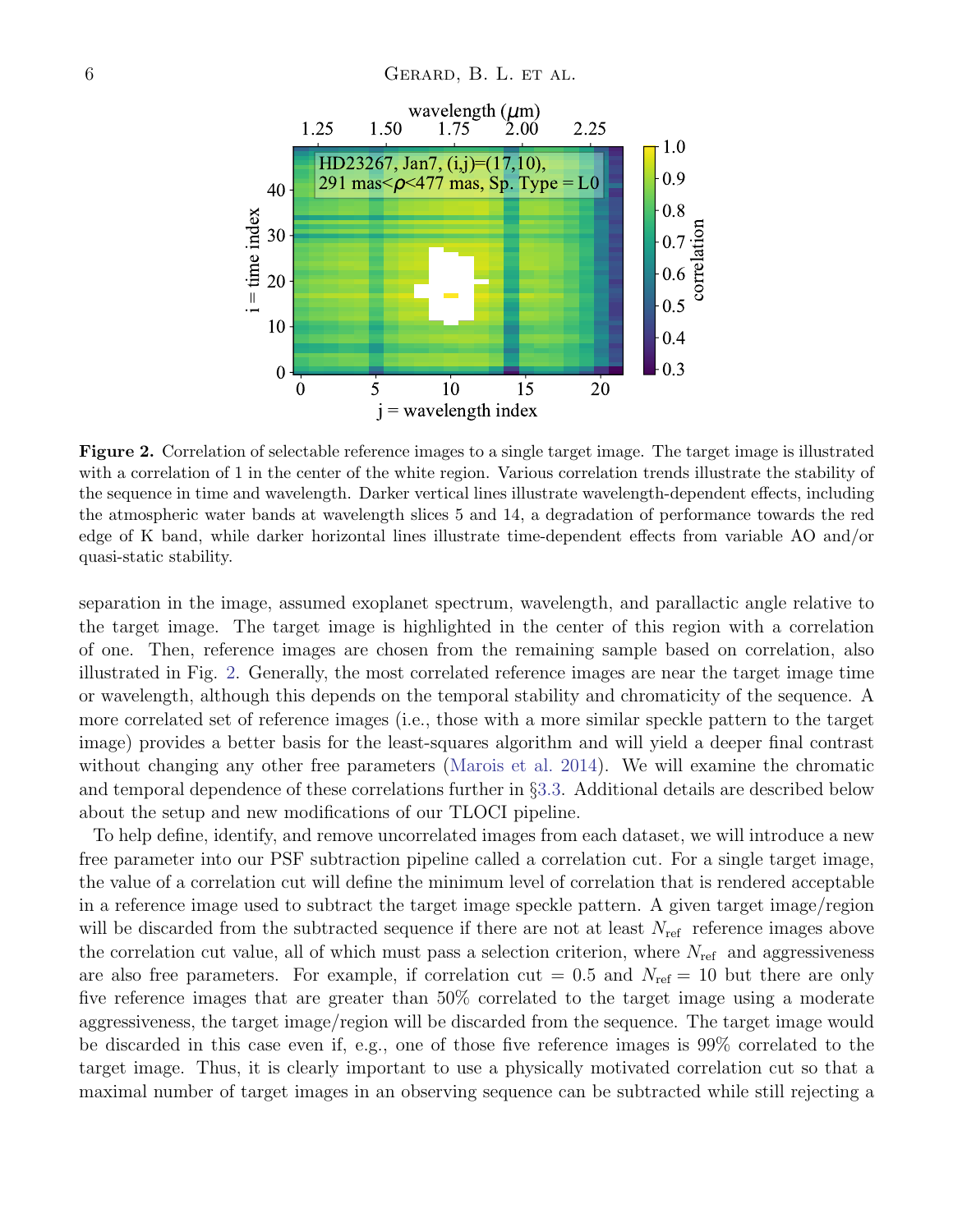maximal number of uncorrelated reference images. [Marois et al.](#page-19-11) [\(2010\)](#page-19-11) and subsequent papers have shown that using correlated reference images is crucial to prevent unnecessary noise propagation in the covariance matrix inversion step of a least-squares/principal component analysis subtraction algorithm. The correlation cut values are dimensionless by definition and have a minimum and maximum of 0 and 1, respectively. Analysis in appendix [A](#page-16-0) inform the decision to use the following correlation cut values for the four different radial sections of an image, progressing from innermost to outermost separation: 0.8, 0.74, 0.67, and 0.59. Although the specific angular separations of these regions varies for each target based on our method of measuring the pixel scale using the satellite spots (§[3.1\)](#page-3-2), the average separation and standard deviation across all targets is:  $104\pm2$  mas  $\lt\rho$ 286 $\pm$ 4 mas, 286 $\pm$ 4 mas  $\lt \rho \lt 468$  $\pm$ 7 mas, 468 $\pm$ 7 mas  $\lt \rho \lt 649$  $\pm$ 10 mas, and  $\rho > 649$  $\pm$ 10 mas. A graphical illustration of these zones is illustrated later in §[3.2.](#page-3-1) Note that we chose to fix the radial separation of subtraction regions based on pixel separation, which is why the derived angular separation varies slightly from target to target. In pixels, the radial separations for each annulus for all targets are  $7 < \rho < 19$ ,  $19 < \rho < 32$ ,  $32 < \rho < 44$ , and  $\rho > 44$ .

Based on the definitions and work in [Marois et al.](#page-19-11) [\(2010\)](#page-19-11) and [Johnson-Groh](#page-18-11) [\(2016\)](#page-18-11), for all subsequent analyses in this paper we use an L0 or T6 input spectrum (J02281101+2537380 and J02281101+2537380 from [Burgasser et al.](#page-18-12) [2008](#page-18-12) and [Burgasser et al.](#page-18-13) [2004,](#page-18-13) respectively, subsequently convolved and binned to the appropriate CHARIS spectral resolution), an aggressiveness of 0.5 and 15 reference images per least-squares subtraction. [Gerard & Marois](#page-18-14) [\(2016\)](#page-18-14) found, on GPI datasets, that optimizing aggressiveness and number of reference images yielded a negligible gain in contrast, and so here we use the same aggressiveness, number of reference images per subtraction, and input spectral types (to define a selection criterion and for subsequent forward modelling). We use a singular value decomposition (SVD) cut-off value for the covariance matrix inversion of  $1 \times 10^{-4}$ , as in [Gerard & Marois](#page-18-14) [\(2016\)](#page-18-14), where a maximum value of 1 would set all the LOCI coefficients to zero. Although this is a low value compared to other algorithms (e.g. [Currie et al.](#page-18-15) [2018b\)](#page-18-15), note that there are many degeneracies between the number of reference images used, reference image correlation, and SVD cut-off [\(Marois et al.](#page-19-11) [2010\)](#page-19-11); our approach here uses a lower SVD cut-off but compensates by selecting more correlated reference images.

In a new addition to our TLOCI pipeline, the central region of each subtraction region is defined by both the parallactic angle and wavelength at any given timestamp, and so the location of a single region will both rotate with time and magnify with wavelength over a single observing sequence, similar to the approach in [Wang et al.](#page-19-12) [\(2015\)](#page-19-12). These definitions are used so that the subtraction regions line up after de-rotation and de-magnification, which allows the generation of a FM map for each target. The LOCI optimization regions are defined for each subtraction region as the other two azimuthal regions at the same radial separation. This subtraction/optimization region geometry ensures that the least-squares coefficients are never generated from the subtraction zone where a planet would be. S/N maps are calculated using back-rotated images, as in [Gerard & Marois](#page-18-14) [\(2016\)](#page-18-14). A few example data products of a single target sequence from our PSF-subtraction pipeline are shown in Figure [3,](#page-7-0) including a subtracted collapsed data cube, corresponding S/N map, and corresponding FM map.

For each target we also run a bootstrapping procedure, illustrated in Figures [4](#page-7-1) and [5.](#page-8-1) As in [Marois et al.](#page-19-11) [\(2010\)](#page-19-11) and [Marois et al.](#page-19-13) [\(2014\)](#page-19-13), we implement a FM algorithmic throughput correction procedure in each subtraction region of the image, including a model for the radial variation of the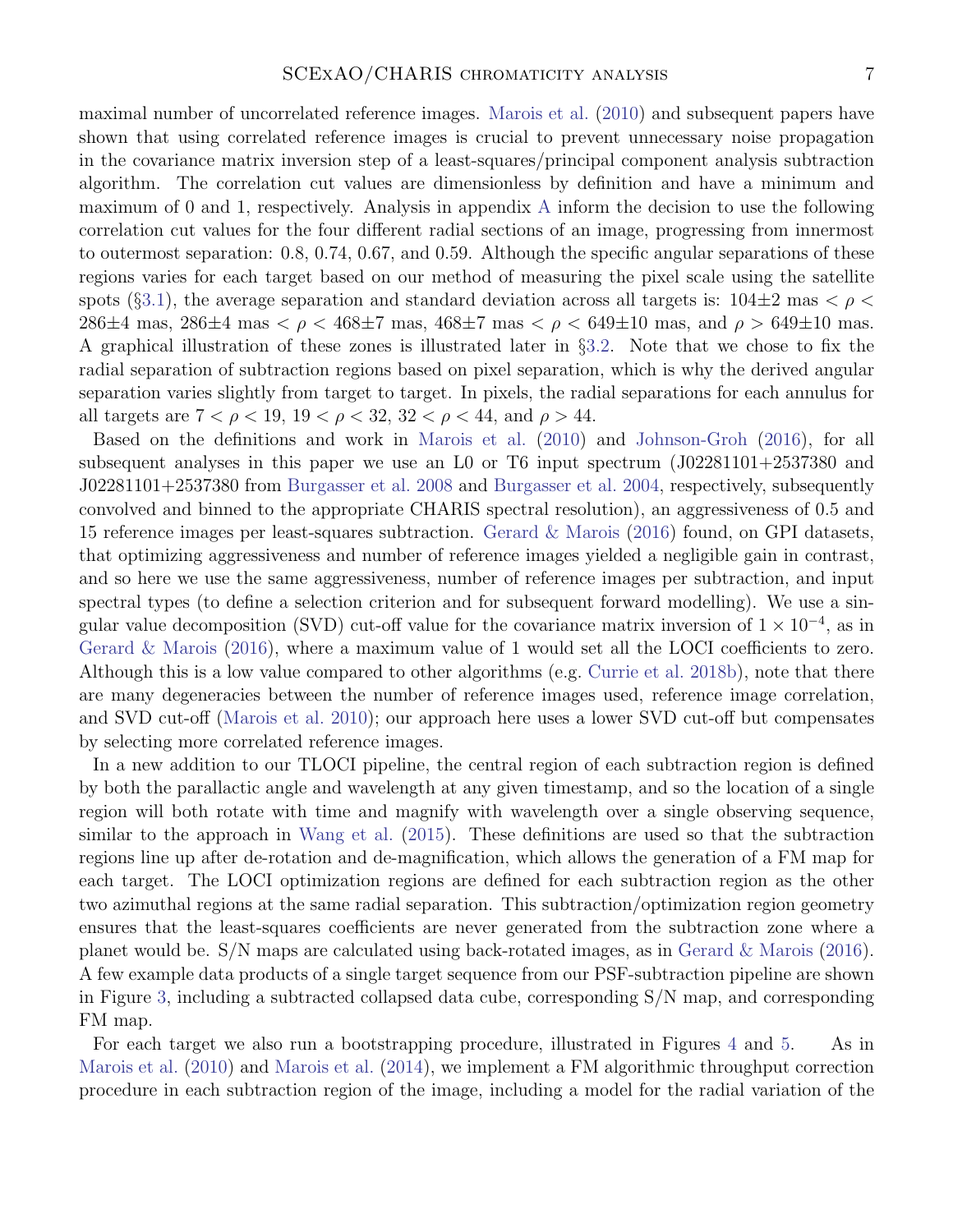

<span id="page-7-0"></span>Figure 3. PSF-subtracted data products for a single target, HD141378. Left: an image of a collapsed PSF-subtracted sequence. Middle: an S/N map of the left image. Right: a collapsed forward model map. Note the relative absence of dark shadows in the radial relative to azimuthal direction. This suggests that images at the same wavelength and different time are more correlated than images at a different time and same wavelength, causing the former to be selected as reference images more often than the latter.



<span id="page-7-1"></span>Figure 4. Right: definitions of the different subtraction regions defined in the final collapsed image. "k" and "l" represent the radial and azimuthal indices for each subtraction region, respectively. Left: the locations of simulated planets (one per subtraction).

algorithmic throughput within each region. In addition to the center, four additional FM throughput corrections using the same LOCI coefficients are computed at smaller and larger separations within each subtraction region. A fifth order polynomial is then fit to the radial variation of throughput correction values to generate a continuous function across the region. As a result of this throughput correction procedure, a bootstrapped planet at any location in the image (i.e., not necessarily at the radial or azimuthal center of a subtraction region), is extracted at the input value and does not need any additional throughput correction. This is illustrated in Fig. [5.](#page-8-1) The simulated planets were injected throughout the image, one per subtraction region, such that none lies at the radial or azimuthal center of the region, as in the left panel of Fig. [4.](#page-7-1) Almost all recovered fluxes match the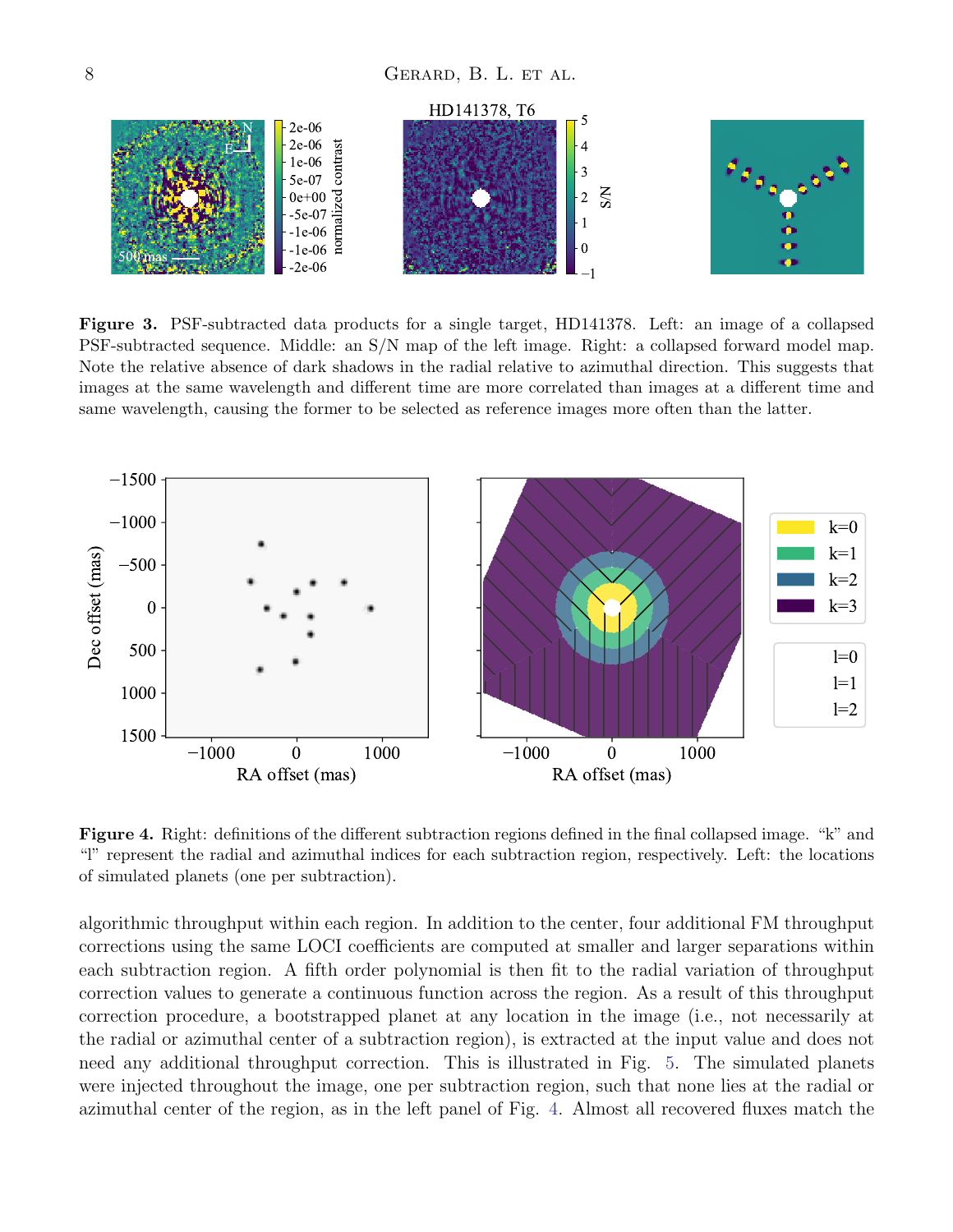

<span id="page-8-1"></span>Figure 5. The injected and recovered fluxes of the simulated planets illustrated in Fig. [4,](#page-7-1) as well as the 5σ contrasts corresponding to the separation of each simulated planet (calculated from the back-rotated images). The same conventions for "k" and "l" are used here as in Fig. [4.](#page-7-1)

input value within their expected scatter, materialized by the  $5\sigma$  contrast value at the location of the planet.

#### 3.3. Chromaticity Analysis

<span id="page-8-0"></span>As discussed in §[1,](#page-1-0) in a perfectly achromatic system, the larger "lever arm" of wavelength coverage over the JHK filter of CHARIS should provide a better algorithmic exoplanet throughput than a narrower bandpass, and so if both cases provide the same level of speckle subtraction, the final throughput-corrected contrast should be better in the former case. However, in reality broadband systems are not achromatic, and the level of wavefront decorrelation, or chromaticity (i.e., separate from wavelength magnification), will ultimately determine the limits of speckle subtraction via SDI processing (e.g., [Marois et al.](#page-19-8) [2008\)](#page-19-8). In this section we will measure the chromaticity in our CHARIS datasets, which will then inform the SDI speckle subtraction limits in §[4.](#page-12-0)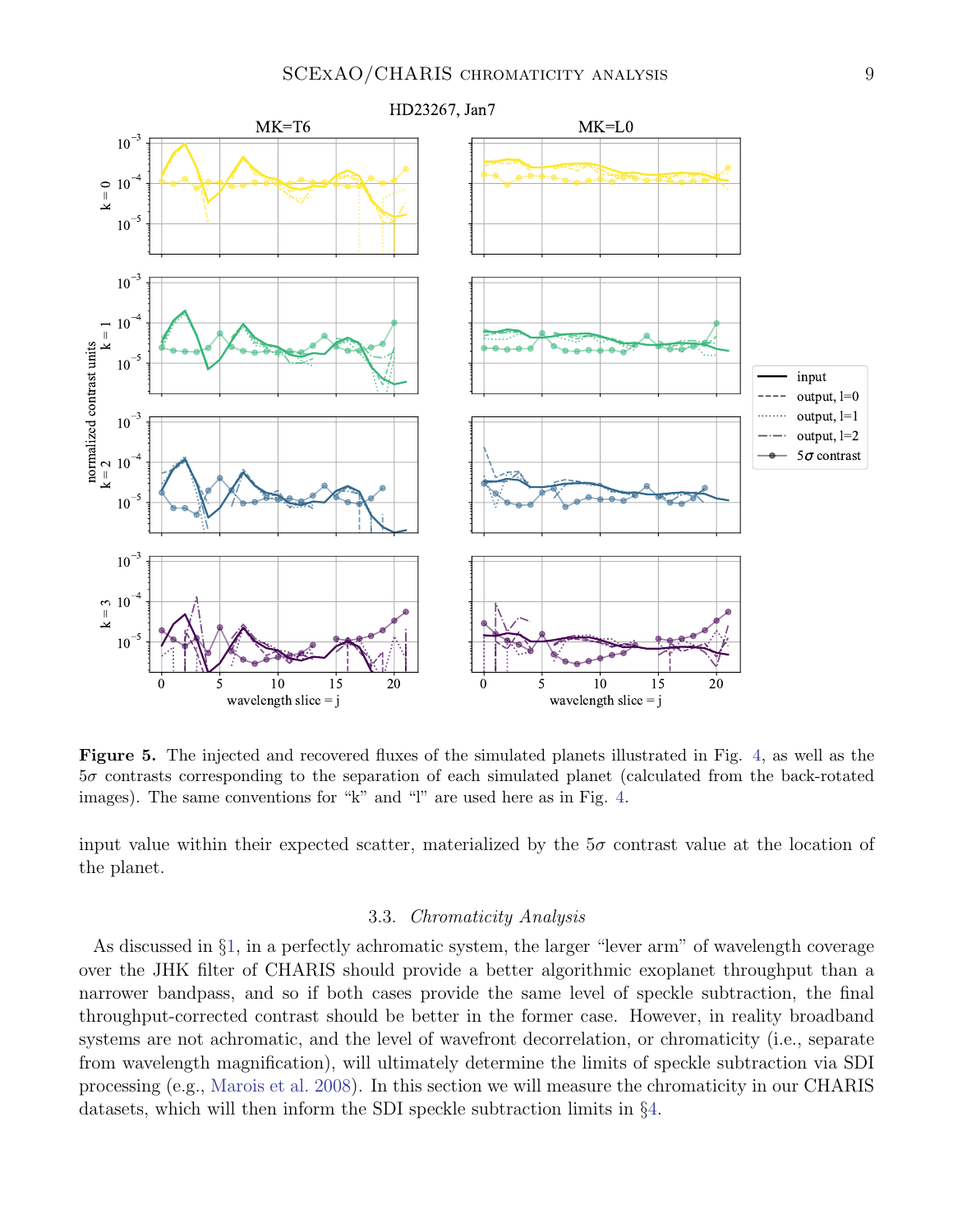

0.8

1.0

A generalization of Figure [2](#page-5-0) extends to Figure [6,](#page-9-0) which shows the median correlation of all of our targets as a function of time and wavelength. Fig. [6](#page-9-0) is generated as follows:



<span id="page-9-0"></span>Figure 6. The median correlation of selectable references over all the observed targets, separated into time and wavelength. The shaded regions show the robust standard deviation over all targets. Each panel corresponds to a different separation in the image. For every target image, each selectable reference image is identified as either the target wavelength and a different time  $(j = j<sub>target</sub>, i \neq i<sub>target</sub>; top x-axis)$  or the target time and a different wavelength  $(i = i<sub>target</sub>, j \neq j<sub>target</sub>; bottom x-axis)$ . The main conclusion from this figure is that there is significant chromaticity at small and large separations over the full JHK bandpass; at adjacent wavelengths SDI may still be advantageous, but this figure suggests that this is not the case for a large wavelength lever arm across the full bandpass (see §[4](#page-12-0) for a validation of this hypothesis).

0.8

1.0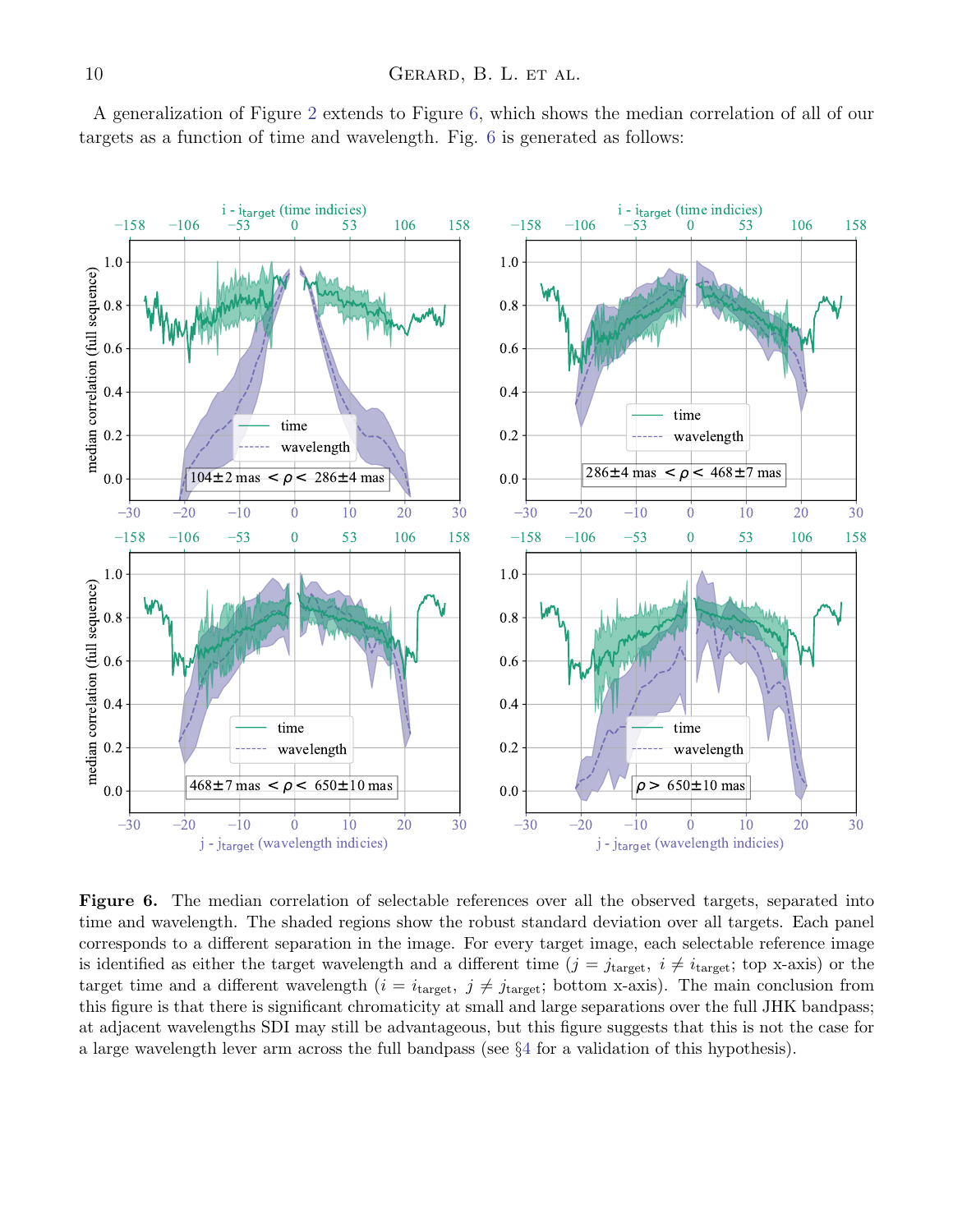- 1. For a single target image at a single time, wavelength, and user-defined separation, spectral type, and aggressiveness, a selection criterion is applied to all of the images in the oberving sequence; images that do not meet this criterion are discarded.
- 2. Correlation of the target image with every remaining image from step 1 is computed, normalized to unity using the standard deviation in both the target image and reference images. Steps 1-2 are illustrated in Fig. [2.](#page-5-0)
- 3. In order to create a common zero-point for every subsequent target image (i.e., so the central index of Fig. [6](#page-9-0) is zero for every target image), each correlation value from step 2 is saved in a two dimensional array of size  $2i_t \times 2j_t$ , where  $i_t$  and  $j_t$  are the total number of time stamps and wavelength slices, respectively (i.e., so both the negative and positive indices can be shown in Fig.  $6$ ). The x and y indices that fill a quarter of the total area of the two dimensional array for each correlation value from step 2 are  $(2i_t - i_{\text{target}})$  and  $(2j_t - j_{\text{target}})$ , respectively, where  $i_{\text{target}}$  and  $j_{\text{target}}$  are the indices of time and wavelength for the target image. This index definition ensures that the target image is in the center, or zero point, of each  $2i_t \times 2j_t$  array. Both the region removed by the selection criterion and the other three quarters of the array remain empty and are filled with "not a number" (NaN) placeholders.
- 4. Steps 1 3 are repeated over time and wavelength for every target image within a single observing sequence, generating a vector of two dimensional arrays of size  $i_t j_t \times 2i_t \times 2j_t$ . The autocorrelation of each target image is in the center of each  $2i_t \times 2j_t$  array.
- 5. A median is taken across the zeroth axis of the vector in step 4 (i.e., the axis of dimension  $i_t j_t$ , ignoring NaN values, to generate a two dimensional array of size  $2i_t \times 2j_t$ , representing the median correlation between the target image and every other image in the sequence. A slice along the x direction of this array at  $y = j_t$  (the zero point of the wavelength direction) reveals the median correlation of the target image (at  $x = i_t$ ) vs. time, whereas a slice along the y direction of this array at  $x = i_t$  reveals the median correlation vs. wavelength.
- 6. Steps 1-5 are repeated over each user-defined spectral type.
- 7. Steps 1-6 are repeated over each user-defined separation.
- 8. Steps 1-7 are repeated for each target, computing the median and standard deviation of correlation over time and wavelength for each separation.

The outcome of the above procedure is illustrated in Figure [6,](#page-9-0) whereas steps 1-7 are illustrated in Fig. [7,](#page-11-0) for which we used a separate dataset from our sample, the  $\kappa$  And data from [Currie et al.](#page-18-15) [\(2018b\)](#page-18-15). Rather than a single target in our sample, the [Currie et al.](#page-18-15) [\(2018b\)](#page-18-15) dataset was chosen for Fig. [7](#page-11-0) to understand how the conclusions from Fig. [6](#page-9-0) change with higher quality AO correction.

The main empirical conclusion from Figures [6](#page-9-0) and [7](#page-11-0) is that SCExAO/CHARIS datasets are generally more correlated as a function of time than as a function of wavelength, most notably at small and large separations. This is particularly important at small separations, where PSF subtraction algorithms generally underperform compared to the rest of the image. For a given difference in parallactic angle and/or wavelength between a target and reference image, the respective azimuthal and/or radial movement of an exoplanet in between the two images is larger at larger separations. In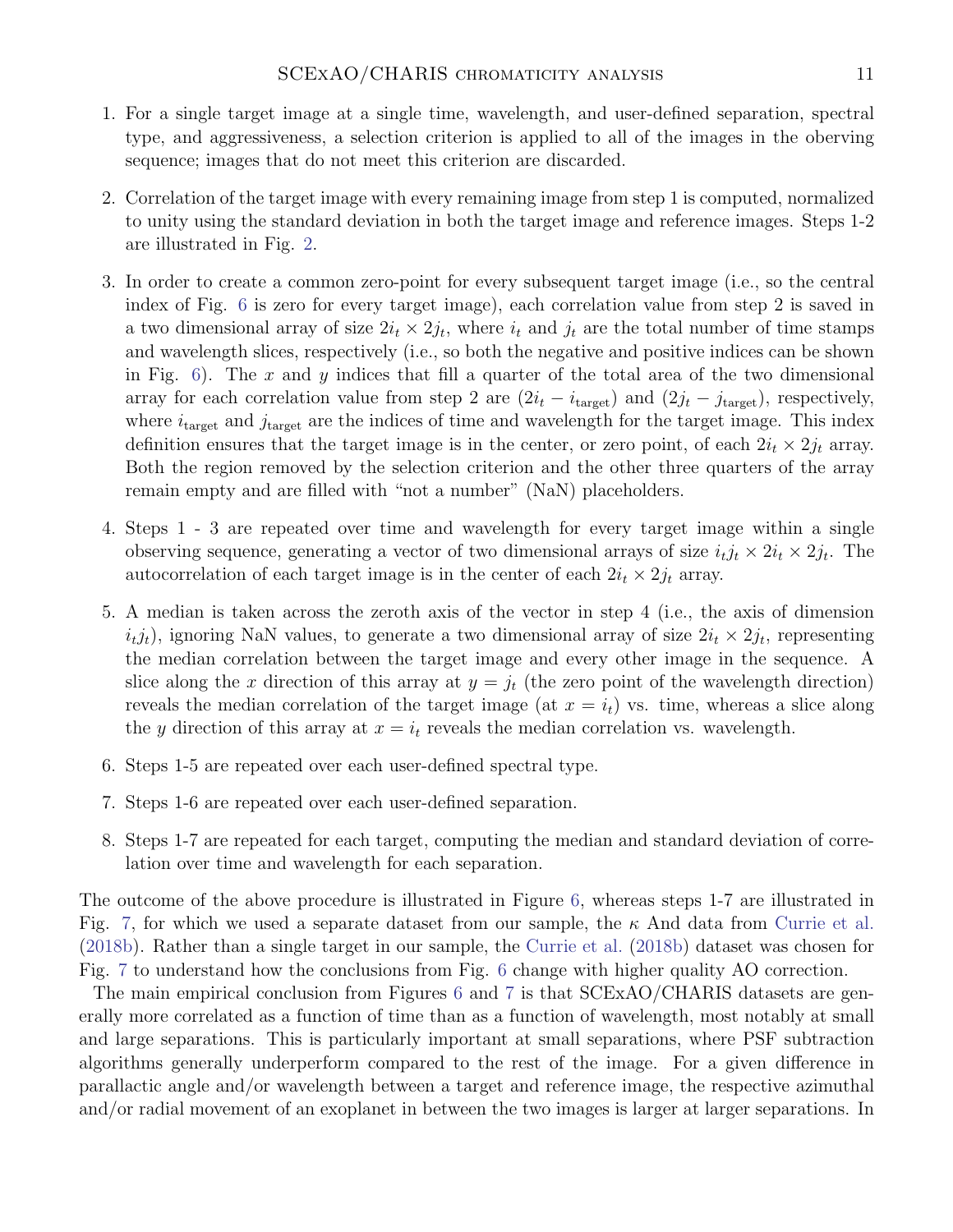





<span id="page-11-0"></span>**Figure 7.** Median correlation with time and wavelength for the  $\kappa$  And dataset from [Currie et al.](#page-18-15) [\(2018b\)](#page-18-15), illustrating that on a more stable dataset chromaticity is generally also much better compared to Fig. [6.](#page-9-0)

other words, For a given aggressiveness, more reference images near the target image, both in time and wavelength, have to be discarded at lower separations compared to higher separations. Although a longer wavelength lever arm would help overcome this problem, Figures [6](#page-9-0) and [7](#page-11-0) illustrate that this would generally add unnecessary noise in the covariance matrix inversion. A more correlated image at the same wavelength and different time will be selected instead. Later in §[4](#page-12-0) we will test the predictions from Fig. [6](#page-9-0) on our PSF subtraction pipeline.

With that said, at small separations in Fig. [6](#page-9-0) and at all separations in Fig. [7,](#page-11-0) reference images are actually more correlated at the closest wavelengths than at the closest times. Although these images will be preferentially selected for SDI processing, this approach will not necessarily reach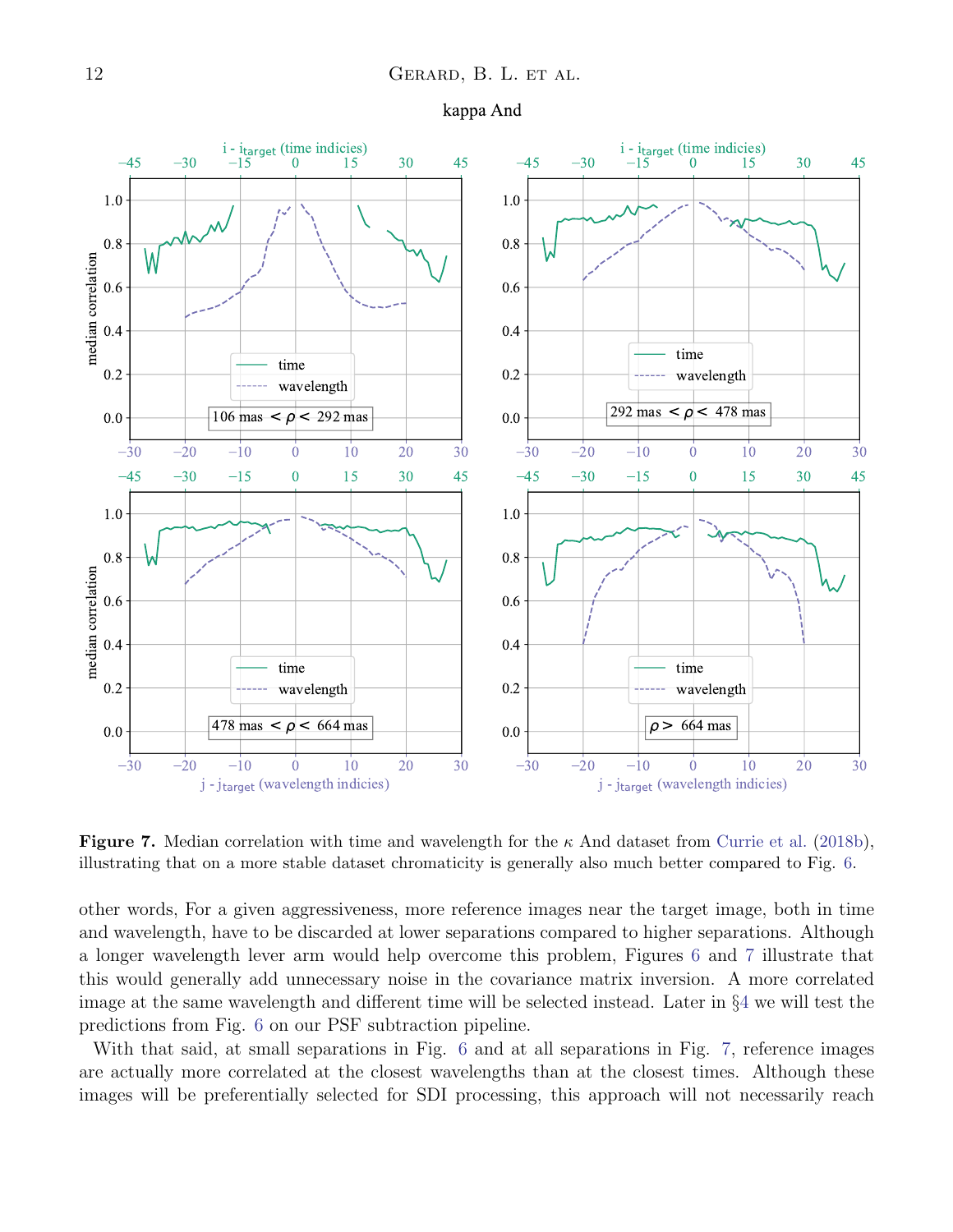the deepest (throughput-corrected) final contrasts. Selecting a closer wavelength will reach a better non-throughput-corrected contrast but will also cause more self-subtraction, therefore requiring a larger throughput correction. Thus, the optimal reference selection based on final, throughputcorrected contrast will ultimately depend on optimizing the trade off between correlation and self-subtraction, as in [Gerard & Marois](#page-18-14)  $(2016)$ . Additionally, although the chromaticity is still worse than the temporal-stability in Fig. [7,](#page-11-0) note that there is a significant improvement in both temporal stability and chromaticity between Fig. [6](#page-9-0) and [7.](#page-11-0) Although the improvement from temporal stability is most likely from improved AO performance (strehl ratios for the [Currie et al.](#page-18-15) [2018b](#page-18-15) dataset are around 0.92), the origin of chromaticity improvement is not clear and will require further investigation and analysis, beyond the discussion below.

Although the specific origin of the observed chromaticity is beyond the scope of this paper, we discuss a few possibilities here that could explain these results. In general, Fresnel propagation generates a chromatic evolution of the wavefront from any out-of-pupil plane optics, particularly for optics that are transmissive and/or near the focal plane (e.g., [Marois et al.](#page-19-8) [2008\)](#page-19-8), as well as from atmospheric scintillation [\(Guyon](#page-18-16) [2005\)](#page-18-16), although both of these effects are expected to be very weak at the current level of raw contrasts (but see [Madurowicz et al.](#page-19-20) [2018,](#page-19-20) who show that in some cases scintillation effects are observed in GPI data). Additional sources of the observed behavior may be algorithmic in nature, arising from either numerical interpolation errors and/or DRP extraction errors. These numerical interpolation errors are wavelength-dependent when aligning data cubes, since, as discussed in §[3.1,](#page-3-2) the full CHARIS bandpass goes from near the Nyquist sampling limit in J band to more oversampled in K band. Although numerical interpolation errors are more likely to disproportionally effect the J band (from under-sampling effects) while DRP extraction errors are more likely to affect the K band (from increased thermal background effects), further investigation is needed to understand the relative impact of either effect. At small separations there are two additional possible origins of the observed chromaticity: the atmospheric dispersion corrector (ADC) and the FPM IWA. The ADC does not sufficiently offset differential atmospheric tip/tilt to center the FPM on the star at the red edge of the K band. For the FPM IWA, because our chromaticity analysis uses magnified data cubes to align speckles as a function of wavelength, the IWA on magnified data cubes varies between about 2 and 4  $\lambda/D$  at the red and blue ends of the bandpass, respectively, which could explain the observed chromaticity in the inner-most radial zone.

# 4. CONTRAST CURVES

<span id="page-12-0"></span>Our  $5\sigma$  contrast curves are shown in Fig. [8.](#page-13-0) Final contrasts are calculated using the standard deviation at each separation in a 3 pixel-wide annulus on the collapsed, back-rotated images. Raw contrasts are calculated on a median image of the stack of the registered, magnified, flux-normalized, high-pass-filtered images (i.e., the same image preparation used before the correlation analysis in addition to a median stack of the full sequence). Also note that the frames used to calculate raw contrast are not de-rotated to align the parallactic angle, thus keeping quasi-static aberration aligned during the median collapse.

Although other deeper contrasts have been reached with CHARIS on more stable datasets (e.g., [Currie et al.](#page-18-15) [2018b;](#page-18-15) [Rich et al.](#page-19-21) [2018\)](#page-19-21), the main purpose of this paper is instead to provide a detailed correlation analysis (§[3.3\)](#page-8-0) that can be used as a reference for future CHARIS observations (e.g., considering the impact of SDI in broadband mode).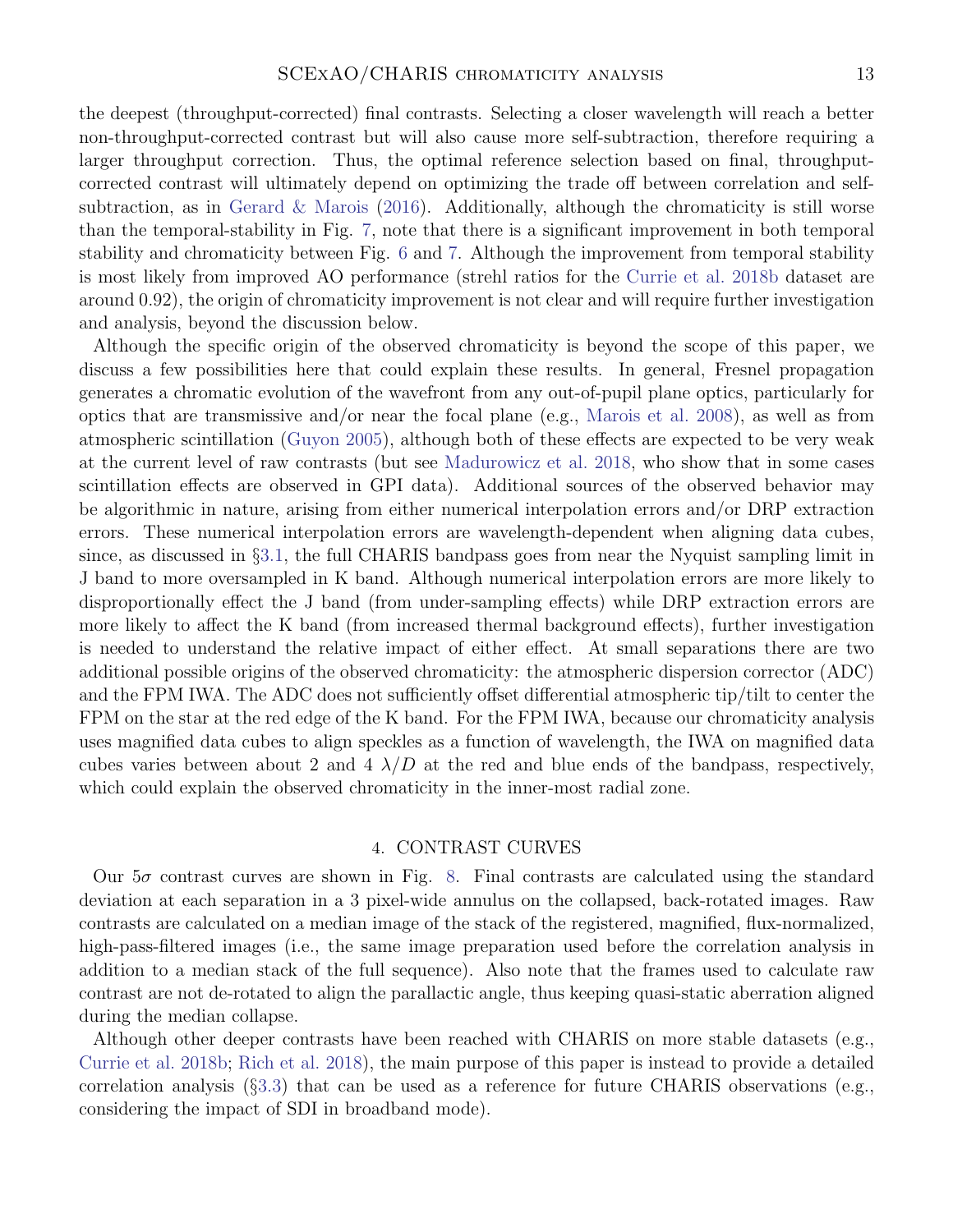

<span id="page-13-0"></span>**Figure 8.** (a): contrast curves for all of our targets. (b): Final contrasts at a single wavelength, slice  $7 =$  $1.5 \mu$ m. Each target is color coded (the same in both figures); the solid, dashed, and dotted lines indicate the raw, final L-type, and final T-type contrasts, respectively.

With that said, Fig. [8](#page-13-0) a and b does show that T-type subtractions generally reach up to  $~\sim 50\%$ deeper contrasts than the corresponding L-type subtractions for the same target, illustrating that SDI is improving contrast. Contrasts in a single slice are shown in addition to the final broadband contrasts to control for the effects of noise averaging in comparing an L- vs. T-type reduction. In applying a weighted average using the assumed planet spectral type to collapse the final subtracted cube, noisier frames that lie further away from the bright part(s) of the spectrum are given less weight to the final collapsed cube [\(Marois et al.](#page-19-13) [2014\)](#page-19-13), and so looking only at a single wavelength slice at the peak of the H band T-type spectrum removes this affect. Although other wavelengths will not show as much of a performance gain further away from the T-type spectrum peak, a deeper contrast reached by a T-type vs. L-type, at any wavelength, illustrates that SDI is being used to improve contrast. This improvement occurs because, within the 15 reference images that are chosen to subtract a target image at a given time and wavelength, some are at the same time but different wavelength as the target image. These results are consistent with our analysis in §[3.3](#page-8-0) which showed that chromaticity generally prevents using a reference image for SDI with a large wavelength lever arm, but that reference images closer in wavelength were often more correlated than images closer in time. For a T-type subtraction, the relative lack of long dark shadows in the spectral (i.e., radial) direction of the right panel of Fig. [3](#page-7-0) is also consistent with these results; selecting the reference images closest in wavelength, especially for a T-type subtraction, are still often more correlated than the closest images in time.

Along these lines, because the main conclusions of Figures [6](#page-9-0) and [7](#page-11-0) indicate that reference images at a large wavelength difference from the target image are unlikely to be selected (i.e., separate from the hypothesis of whether or not SDI is improving contrast), we carried out the exact same PSF subtraction procedure as described in §[3.2](#page-3-1) on all seven targets using only the H band wavelengths within the broadband data cubes (i.e., slices  $6 - 13$ ). The idea here is to see what level of contrast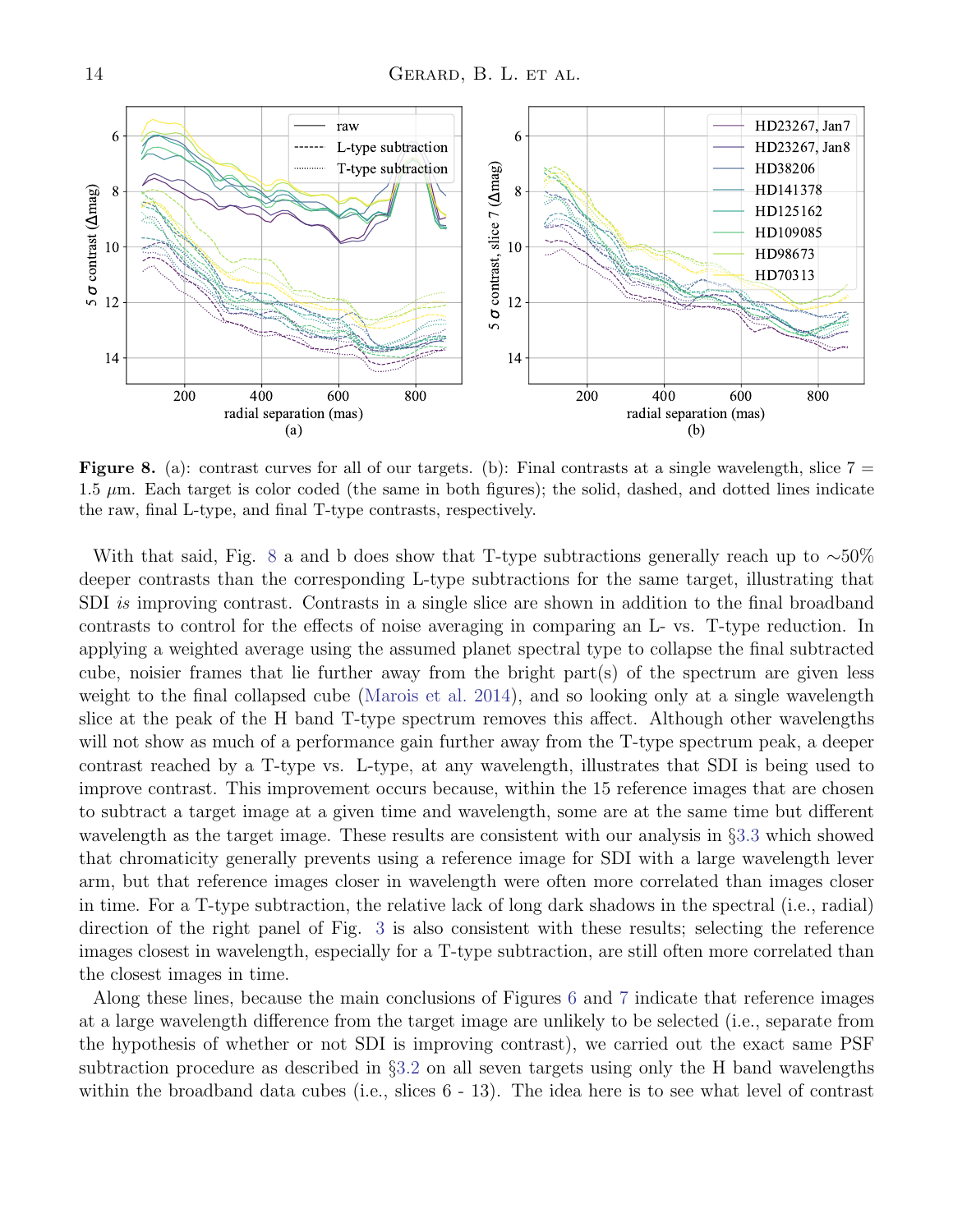improvement is lost by removing the broadband feature of CHARIS while still using SDI in a standard  $\sim$ 20% bandpass. Note that using the same parameters as in §[3.2](#page-3-1) (e.g., N<sub>ref</sub>=15) means that there are less available reference images as a function of wavelength to select for the H band-only sequence. However, because reference images are selected by correlation, our chromaticity analysis in §[3.3](#page-8-0) and Figure [6](#page-9-0) has determined that images at these wider wavelength differences are generally not selected, and so we expect this discrepancy to have a negligible effect on final contrast.



<span id="page-14-0"></span>Figure 9. The difference in contrast for each target when using the full JHK dataset vs. only the H band to do PSF subtraction, illustrated here for a single wavelength slice at the center of H band (slice 11 in the full JHK cube). The color and line styles are the same representation as in Fig. [8.](#page-13-0)

Fig. [9](#page-14-0) illustrates the contrast difference on a single slice in the center of H band for all of our targets between the full broadband mode and the H band mode. Note that comparing the collapsed cubes between the broadband and H-only subtractions would introduce a systematic bias; in the final wavelength collapse the broadband dataset would average more slices than the H-only dataset, producing a deeper final contrast for the former even if the individual subtracted cubes are the same for both sequences. In general, all of our April 2017 observations show little to no gain using the broadband dataset, as expected from Fig. [6.](#page-9-0) Interestingly, the January 2018 observations, which reach the deepest raw and final contrasts in Fig. [8,](#page-13-0) instead consistently show a ∼0.5 - 1 magnitude gain from using the broadband mode. Also when using the broadband mode, in a few cases at separations less than about 200 mas, the L-type subtractions appear to decrease in contrast by up to a magnitude.

Ultimately, the origin of this observed chromaticity that may be improving and/or degrading contrast will need to be better understood before a detailed analysis leading to mitigation strategies can be done. As discussed in §[3.3,](#page-8-0) many different possible sources of chromaticity could reproduce the results in Figures [6,](#page-9-0) [7,](#page-11-0) and [9.](#page-14-0) These sources may be algorithmic and/or optical in nature, and could be quasi-static and/or time-variable. However, independent of the origin, in this paper we illustrate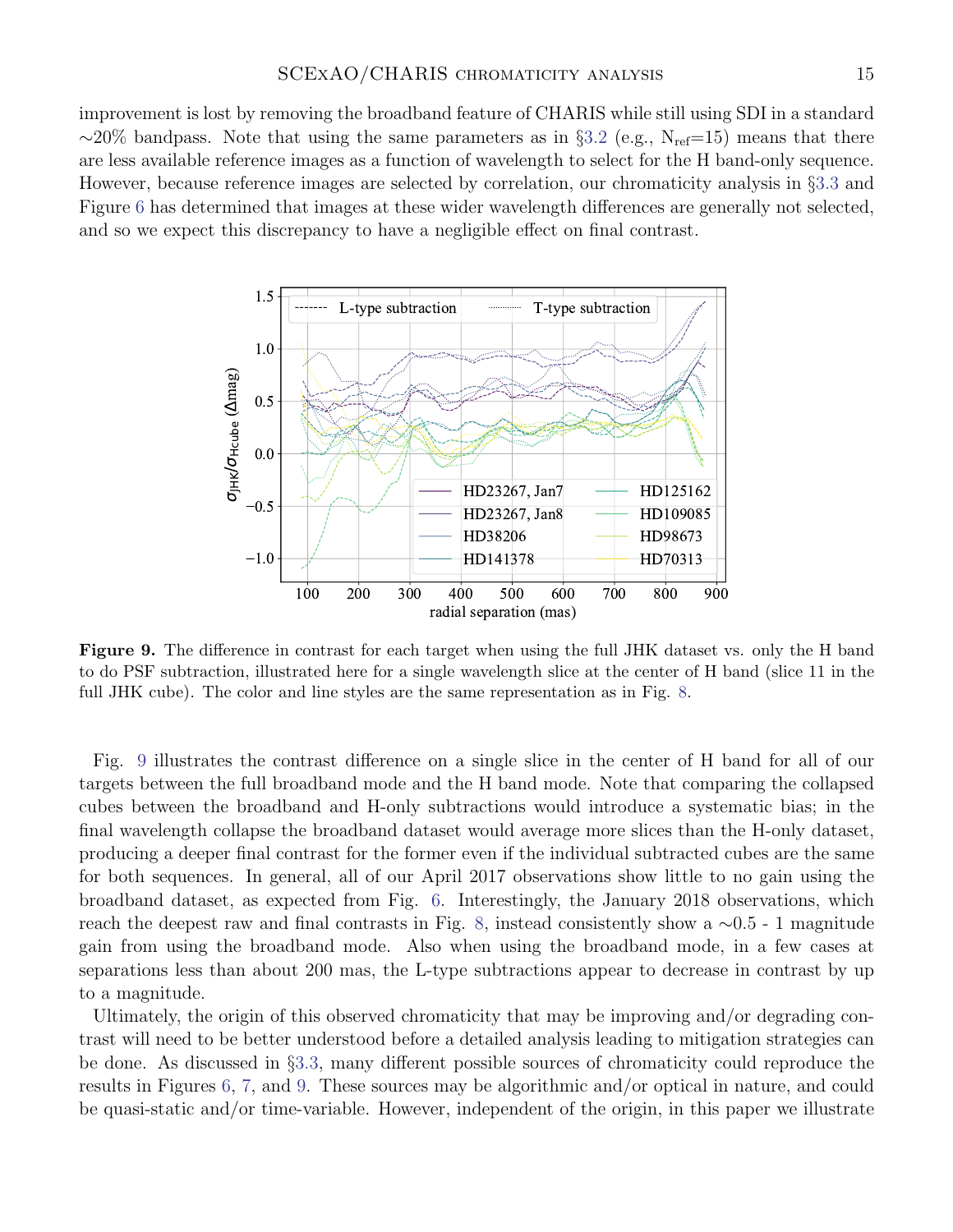that chromaticity in our broadband datasets is limiting the final achievable contrast, thus motivating the need for further work towards more achromatic ExAO systems.

## 5. CONCLUSIONS

<span id="page-15-0"></span>In this paper, we have presented a detailed correlation analysis, data processing architecture, and final contrast curves of our SCExAO/CHARIS broadband datasets to the community. Our main findings are as follows:

- <span id="page-15-1"></span>1. A correlation analysis of the SCExAO/CHARIS system across all seven of our targets shows that for small ( $\leq 300$  mas) and large ( $\geq 650$  mas) separations, chromaticity across the full JHK bandpass is worse than temporal stability across the full observing sequence (Fig. [6\)](#page-9-0). This result suggests that at these separations, the large wavelength "lever arm" of our CHARIS broadband datasets could not be used advantageously to improve SDI post-processing (i.e., slices in J band can generally not be used to subtract slices in K band, and vice versa).
- <span id="page-15-2"></span>2. With that said, we find that our T-type PSF subtractions generally reach up to  $\sim$ 50% deeper final contrasts than our L-type subtraction of the same target (Fig. [8\)](#page-13-0), illustrating that more correlated wavelength slices close to the target image wavelength are being used to improve contrast. This is consistent with the findings of point [1](#page-15-1) above (i.e., Fig.  $6$ ); together, these results illustrate that improved contrast from SDI processing of our targets comes from selecting reference slices closer in wavelength to the target image where chromaticity is less significant.
- 3. We present a modified framework for exoplanet algorithmic throughput correction using forward modelling that is designed for the CHARIS broadband mode (§[3.2\)](#page-3-1). As a result, simulated planets are recovered in good agreement with their input values even when close to the  $5\sigma$ noise floor (Fig. [5\)](#page-8-1).
- 4. PSF-subtracted sequences using only the H-band slices within the broadband dataset generally reach final contrasts that are similar to the final contrasts of the same slices in the broadband sequences (Fig. [9\)](#page-14-0), validating the claim made in points [1](#page-15-1) and [2](#page-15-2) above.

Beyond the work presented in this paper, as long as ExAO systems remain limited by temporal stability (i.e., preventing subtraction to the photon noise limit using ADI and/or RDI post-processing, thus motivating the additional need for SDI-processing), chromaticity will also limit the deepest contrasts that can be reached. Looking towards the future, coherent differential imaging (CDI; e.g., [Guyon](#page-18-17) [2004;](#page-18-17) Bordé & Traub [2006;](#page-18-19) [Baudoz et al.](#page-18-19) 2006; [Give'On et al.](#page-18-20) [2007;](#page-18-20) [Serabyn et al.](#page-19-22) [2011;](#page-19-22) [Sauvage et al.](#page-19-23) [2012;](#page-19-23) [Jovanovic et al.](#page-19-24) [2018,](#page-19-24) and references therein) is a complimentary approach towards reaching deeper contrasts on ExAO systems. CDI can operate in a narrow bandpass (i.e., in contrast with SDI) and is therefore, in principle, not limited by chromaticity. However, detailed characterization of colder/lower mass exoplanet atmospheres will continually push the ExAO community towards reaching deeper broadband contrasts, in which case chromaticity will ultimately become a fundamental limitation to this goal. The future push towards reaching deeper contrasts will therefore also require a push towards implementing more achromatic broadband systems.

## ACKNOWLEDGEMENTS

The data in this paper was obtained through 2017B open use Canadian and US Gemini exchange time [\(Gerard](#page-18-21) [2017\)](#page-18-21). We gratefully acknowledge research support of the Natural Sciences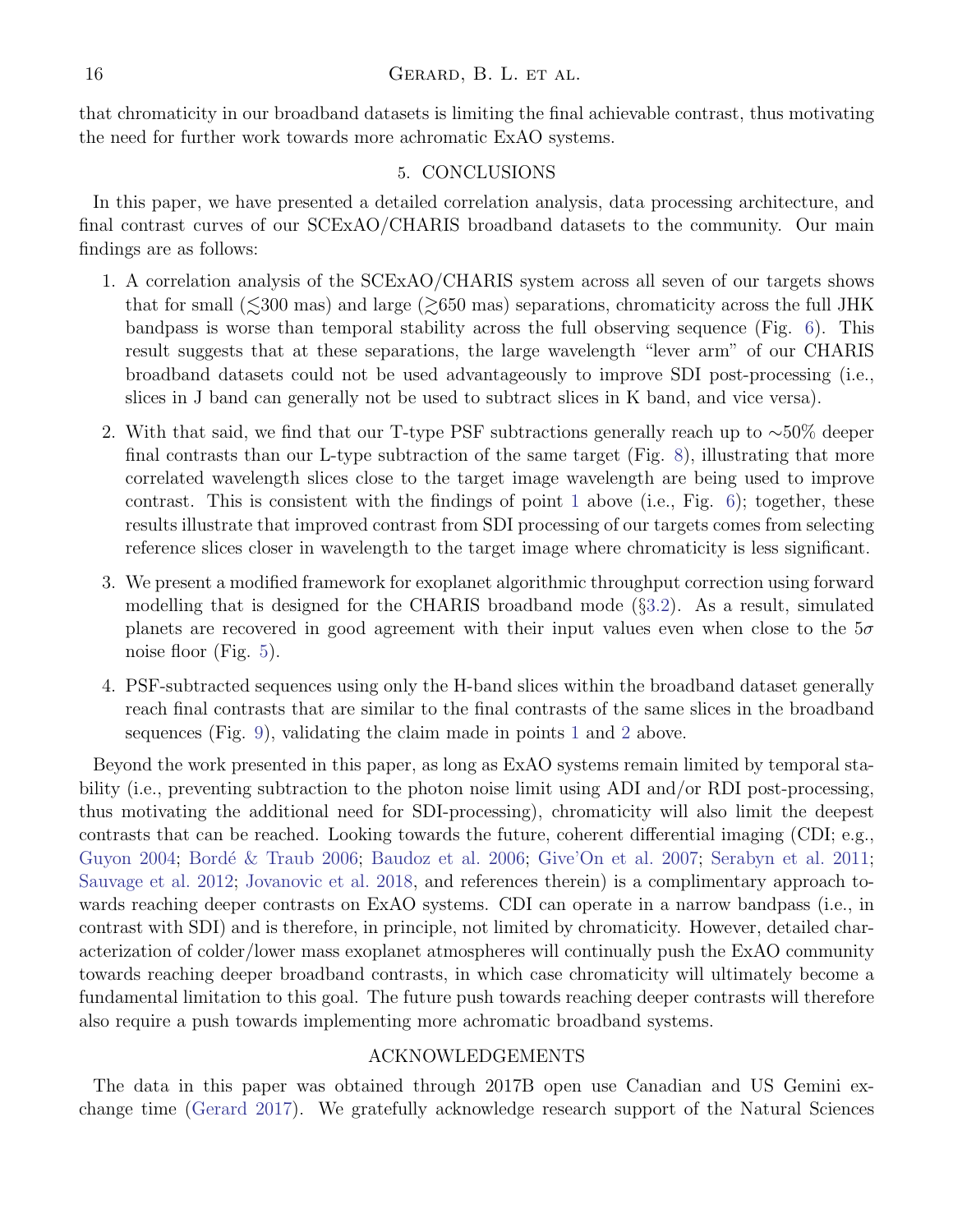and Engineering Council of Canada through the Postgraduate Scholarships-Doctoral discovery grant (DG), and Technologies for Exo-Planetary Science Collaborative Research and Training Experience programs. The development of SCExAO was supported by the JSPS (Grant-in-Aid for Research  $\#23340051, \#26220704 \#23103002$ , the Astrobiology Center of the National Institutes of Natural Sciences, Japan, the Mt Cuba Foundation and the directors contingency fund at Subaru Telescope. CHARIS was built at Princeton University under a Grant-in-Aid for Scientific Research on Innovative Areas from MEXT of the Japanese government  $(\# 23103002)$ . We thank Jason Wang and Jean-Baptiste Ruffio for helpful discussions and suggestions about forward modelling. The authors thank the anonymous referee for his or her comments and suggestions that have significantly improved this manuscript. The authors acknowledge and support the cultural and spiritual importance of the summit of Mauna Kea to the Hawaiian native community. We are grateful to share and respect this land with the community.

<span id="page-16-0"></span>

# APPENDIX A. ADDITIONAL CORRELATION ANALYSIS

<span id="page-16-1"></span>Figure 10. (a) and (b): the 15 most correlated selectable reference images (i.e., reference image numbers 0 through 14, using a zero-index counting system) at a single wavelength slice as a function of time and at a single time stamp as a function of wavelength, respectively, both for large separations and assuming a L0 template selection criterion. (c) and (d): The 15th most correlated selectable reference image at all separations and for two input spectral types (c) at a single wavelength as a function of time and (d) at a single time as a function of wavelength (i.e., reference image number 14 as a function of time and wavelength).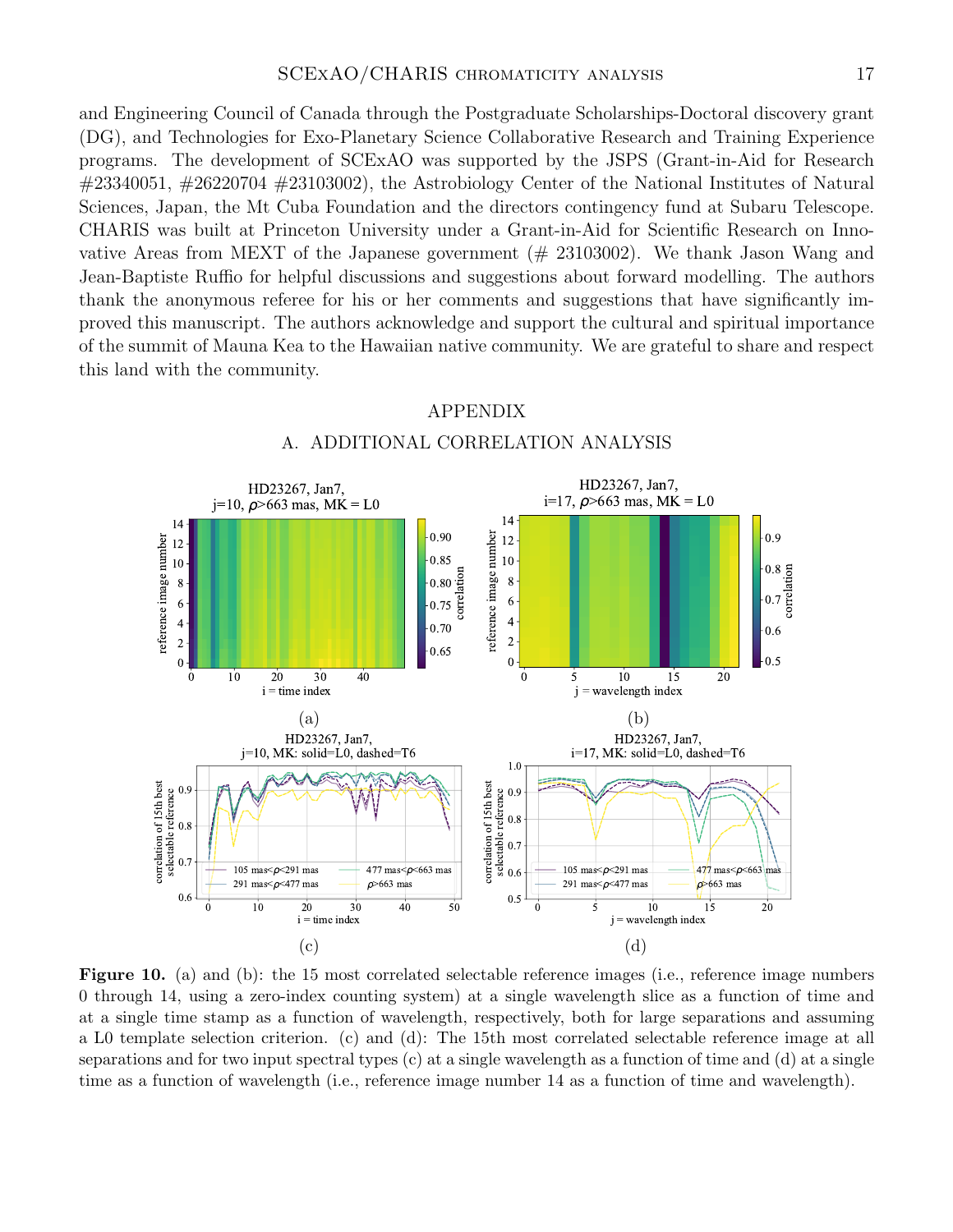

<span id="page-17-0"></span>Figure 11. The median correlation of the 15th most correlated, selectable reference image and corresponding robust standard deviation over all times, wavelength, and input spectral types, at each separation for each target. Our adopted correlation cut values are illustrated by the horizontal dashed lines, color coded to each separation.

Additional correlation analysis informed our choice of values for a correlation cut, as discussed in §[3.2.](#page-3-1) Still using the HD 23267 Jan. 7 dataset, frame 17, slice 10 as an example (as in Fig. [2\)](#page-5-0), Fig. [10](#page-16-1) illustrates the trends in correlation of selected reference images at either the same time or same wavelength (i.e.,  $i = 17$  or  $j = 10$ , respectively). The top two panels show the correlation trends of the 15 most correlated images as defined in  $\S 3.2$ ,  $N_{ref}=15$ ) at large separations as a function of time (a) or wavelength (b) at large separations, using an aggressiveness of 0.5, and using an assumed L0 input spectrum. Uncorrelated frames can be identified as vertical "streaks" in these images (e.g., the water bands at  $j = 5$  and  $j = 14$ , as in Fig. [2\)](#page-5-0). The chosen correlation cut value at this separation should reject these uncorrelated frames from the sequence in order to prevent unnecessary noise amplification in the least-squares algorithm [\(Marois et al.](#page-19-11) [2010\)](#page-19-11). Because we require that all 15 reference images lie above our defined correlation cut value, the bottom panels of Fig. [10](#page-16-1) show a one dimensional slice of the top two panels: the correlation of reference image number 14 (i.e., the 15th most correlated selectable reference, using a zero-index counting system) as a function of time (c) and wavelength (d) for both spectral types and all separations. Similarly, at all separations and spectral types we would like to discard the frames where there are "dips" in these plots in order to optimally reject uncorrelated images and avoid propagating them through the least-squares algorithm. Fig. [10](#page-16-1) c and d also suggest that larger separations may be less correlated overall and that a different correlation cut value will be needed for each separation. Note that the low correlation at larger separations may be a result of wavefront decorrelation at those spatial frequencies and/or increased background noise because the speckles at those separations are detected at a lower S/N. At a given separation, using a correlation cut value that is too high will reject too many images at that separation and return only a minimal number of subtracted frames to the final collapsed cube; the "optimal" correlation cut value should balance rejecting too many images with propagating too much noise through the least-squares algorithm.

The extension of Fig. [10](#page-16-1) c and d is to calculate the median behavior over a full sequence and for all targets. Thus, for a single target at a given separation, in Fig [11](#page-17-0) we compute the median and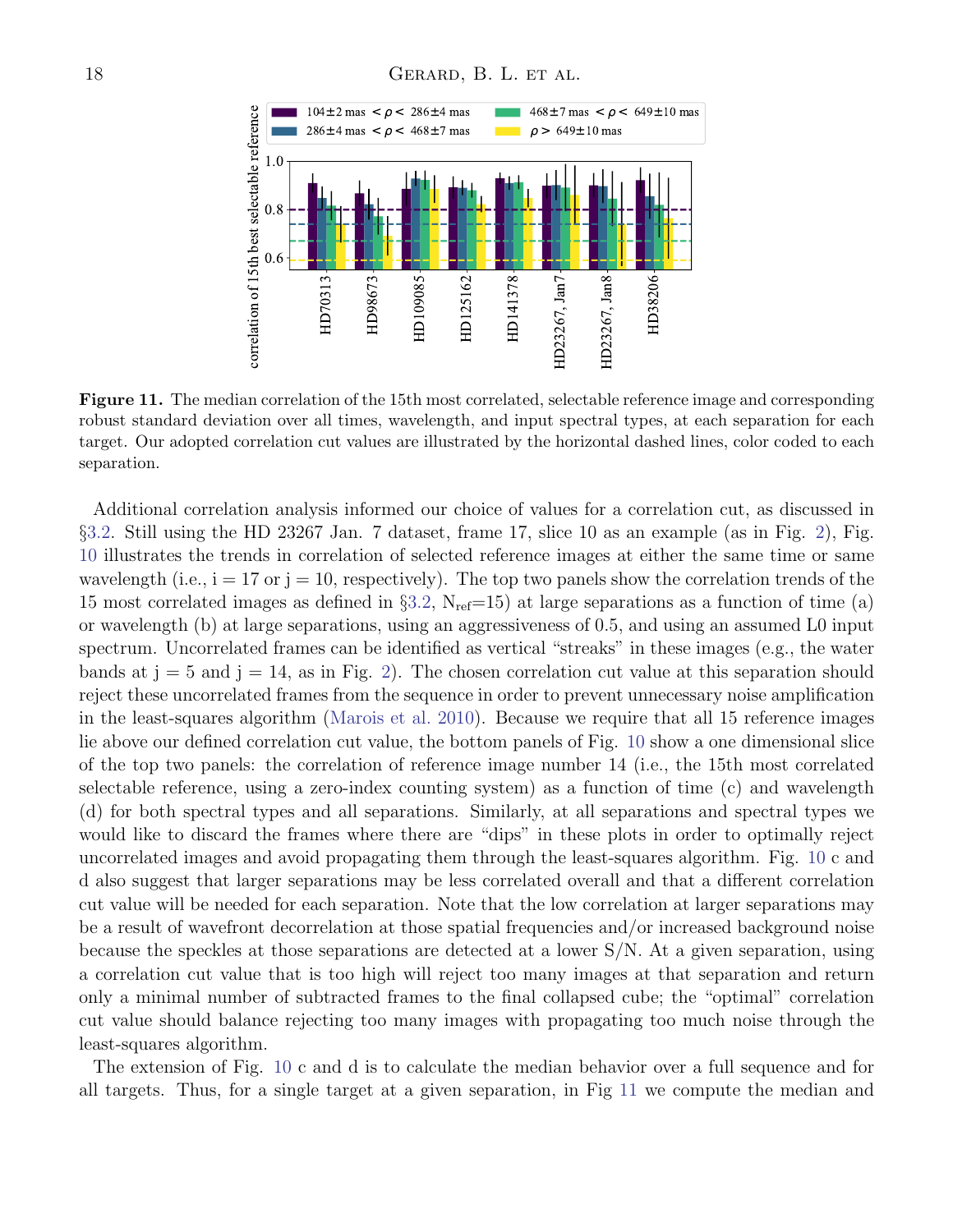robust standard deviation for the 15th most correlated reference image over all target images (time and wavelength) and input spectral types. Fig. [11](#page-17-0) illustrates that, for most targets, the 15th most correlated image decreases in correlation with separation, motivating the use of different correlation cut values at each separation. The horizontal dashed lines in Fig. [11](#page-17-0) illustrate our chosen correlation cut values at each separtion. We set these values to generally lie near the bottom of the corresponding  $1\sigma$  error bars over all targets. Using this definition to define the correlation cut values will balance the rejection of bad frames relative to the median correlation value without discarding too many frames from the sequence. In general, the optimal correlation cut value will vary for each least-squares subtraction and is degenerate with SVD cutoff and number of reference images [\(Marois et al.](#page-19-11) [2010\)](#page-19-11); this will ultimately require a more optimized approach (e.g. [Gerard & Marois](#page-18-14) [2016\)](#page-18-14), but is beyond the scope of this paper.

#### REFERENCES

- <span id="page-18-19"></span>Baudoz, P., Boccaletti, A., Baudrand, J., & Rouan, D. 2006, in IAU Colloq. 200: Direct Imaging of Exoplanets: Science & Techniques, ed. C. Aime & F. Vakili, 553–558
- <span id="page-18-5"></span>Beuzit, J.-L., Feldt, M., Dohlen, K., et al. 2008, in Proc. SPIE, Vol. 7014, Ground-based and Airborne Instrumentation for Astronomy II, 701418
- <span id="page-18-18"></span>Bord´e, P. J., & Traub, W. A. 2006, ApJ, 638, 488, doi: [10.1086/498669](http://doi.org/10.1086/498669)
- <span id="page-18-9"></span>Brandt, T. D., Rizzo, M., Groff, T., et al. 2017, Journal of Astronomical Telescopes, Instruments, and Systems, 3, 048002, doi: [10.1117/1.JATIS.3.4.048002](http://doi.org/10.1117/1.JATIS.3.4.048002)
- <span id="page-18-12"></span>Burgasser, A. J., Liu, M. C., Ireland, M. J., Cruz, K. L., & Dupuy, T. J. 2008, ApJ, 681, 579, doi: [10.1086/588379](http://doi.org/10.1086/588379)
- <span id="page-18-13"></span>Burgasser, A. J., McElwain, M. W., Kirkpatrick, J. D., et al. 2004, AJ, 127, 2856, doi: [10.1086/383549](http://doi.org/10.1086/383549)
- <span id="page-18-1"></span>Currie, T., Debes, J., Rodigas, T. J., et al. 2012, ApJ, 760, L32, doi: [10.1088/2041-8205/760/2/L32](http://doi.org/10.1088/2041-8205/760/2/L32)
- <span id="page-18-8"></span>Currie, T., Kasdin, N. J., Groff, T. D., et al. 2018a, Publications of the Astronomical Society of the Pacific, 130, 044505, doi: [10.1088/1538-3873/aaab41](http://doi.org/10.1088/1538-3873/aaab41)
- <span id="page-18-15"></span>Currie, T., Brandt, T. D., Uyama, T., et al. 2018b, AJ, 156, 291, doi: [10.3847/1538-3881/aae9ea](http://doi.org/10.3847/1538-3881/aae9ea)
- <span id="page-18-10"></span>Draper, Z. H., Marois, C., Wolff, S., et al. 2014, in Proc. SPIE, Vol. 9147, Ground-based and Airborne Instrumentation for Astronomy V, 91474Z
- <span id="page-18-21"></span>Gerard, B. 2017, S17A-TE261: Search for exoplanets scultping debris disks with SCExAO+CHARIS, Gemini Proposal: Subaru Exchange Time
- <span id="page-18-14"></span>Gerard, B. L., & Marois, C. 2016, in Proc. SPIE, Vol. 9909, Adaptive Optics Systems V, 990958
- <span id="page-18-20"></span>Give'On, A., Belikov, R., Shaklan, S., & Kasdin, J. 2007, Optics Express, 15
- <span id="page-18-4"></span>Groff, T., Chilcote, J., Brandt, T., et al. 2017, in Society of Photo-Optical Instrumentation Engineers (SPIE) Conference Series, Vol. 10400, Society of Photo-Optical Instrumentation Engineers (SPIE) Conference Series, 1040016
- <span id="page-18-3"></span>Groff, T. D., Chilcote, J., Kasdin, N. J., et al. 2016, in Proc. SPIE, Vol. 9908, Ground-based and Airborne Instrumentation for Astronomy VI, 99080O
- <span id="page-18-17"></span>Guyon, O. 2004, ApJ, 615, 562, doi: [10.1086/423980](http://doi.org/10.1086/423980)
- <span id="page-18-16"></span>—. 2005, ApJ, 629, 592, doi: [10.1086/431209](http://doi.org/10.1086/431209)
- <span id="page-18-0"></span>Hinkley, S., Oppenheimer, B. R., Soummer, R., et al. 2007, ApJ, 654, 633, doi: [10.1086/509063](http://doi.org/10.1086/509063)
- <span id="page-18-6"></span>Hodapp, K. 2018, UH-07B, UH Proposal: Subaru Time
- <span id="page-18-11"></span>Johnson-Groh, M. 2016, Master's thesis, 111 pages; Canada: University of Victoria (Canada). <http://hdl.handle.net/1828/7440>
- <span id="page-18-7"></span>Jovanovic, N., Guyon, O., Martinache, F., et al. 2015a, ApJL, 813, L24, doi: [10.1088/2041-8205/813/2/L24](http://doi.org/10.1088/2041-8205/813/2/L24)
- <span id="page-18-2"></span>Jovanovic, N., Martinache, F., Guyon, O., et al. 2015b, PASP, 127, 890, doi: [10.1086/682989](http://doi.org/10.1086/682989)